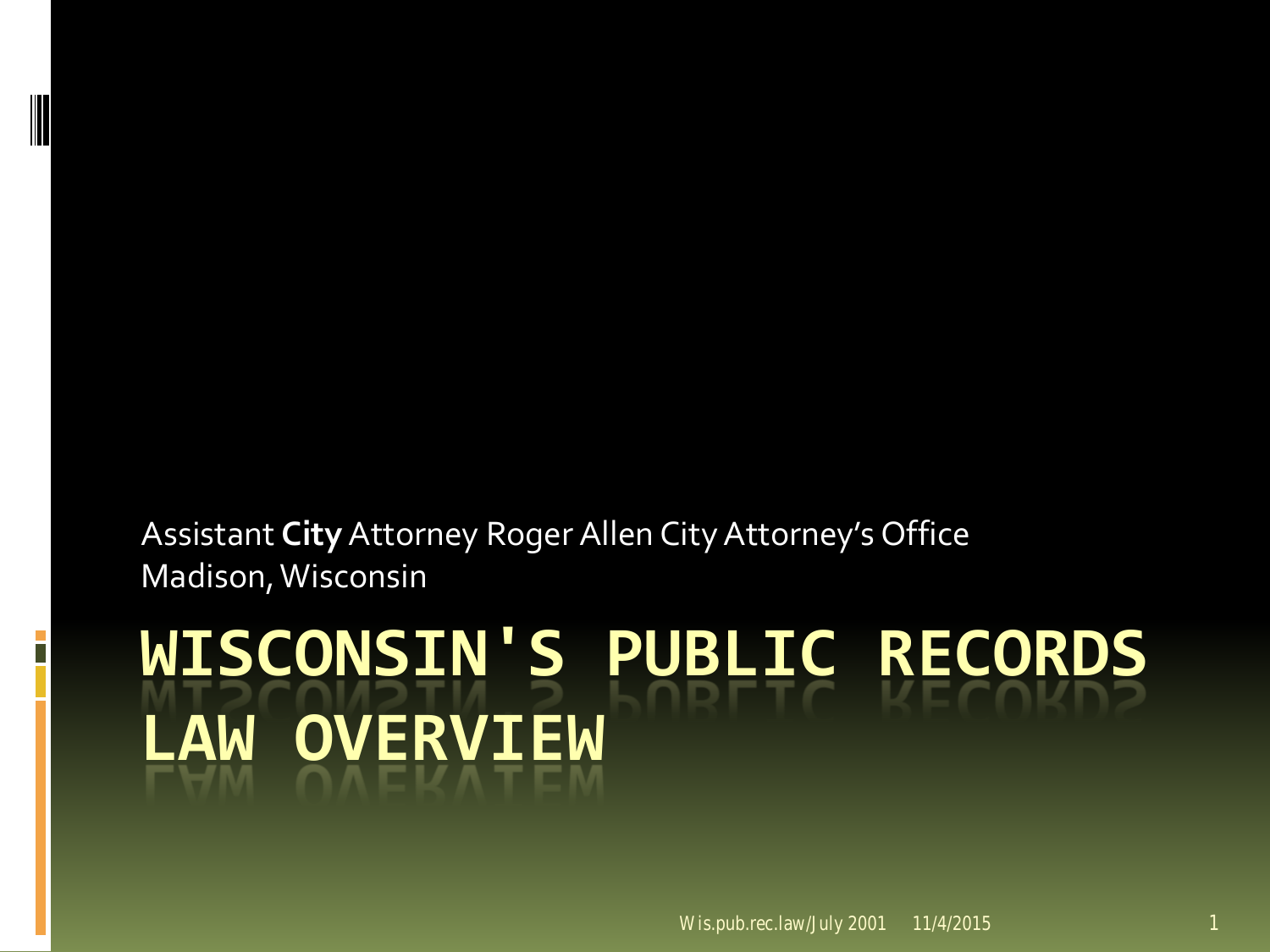#### Inspection: THE PRESUMPTION

**Public policy favors the inspection of government records. There is a statutory (legal) presumption in favor of access to government records. The policy underlying this statute is that an informed electorate is essential to the proper functioning of a free and democratic society.**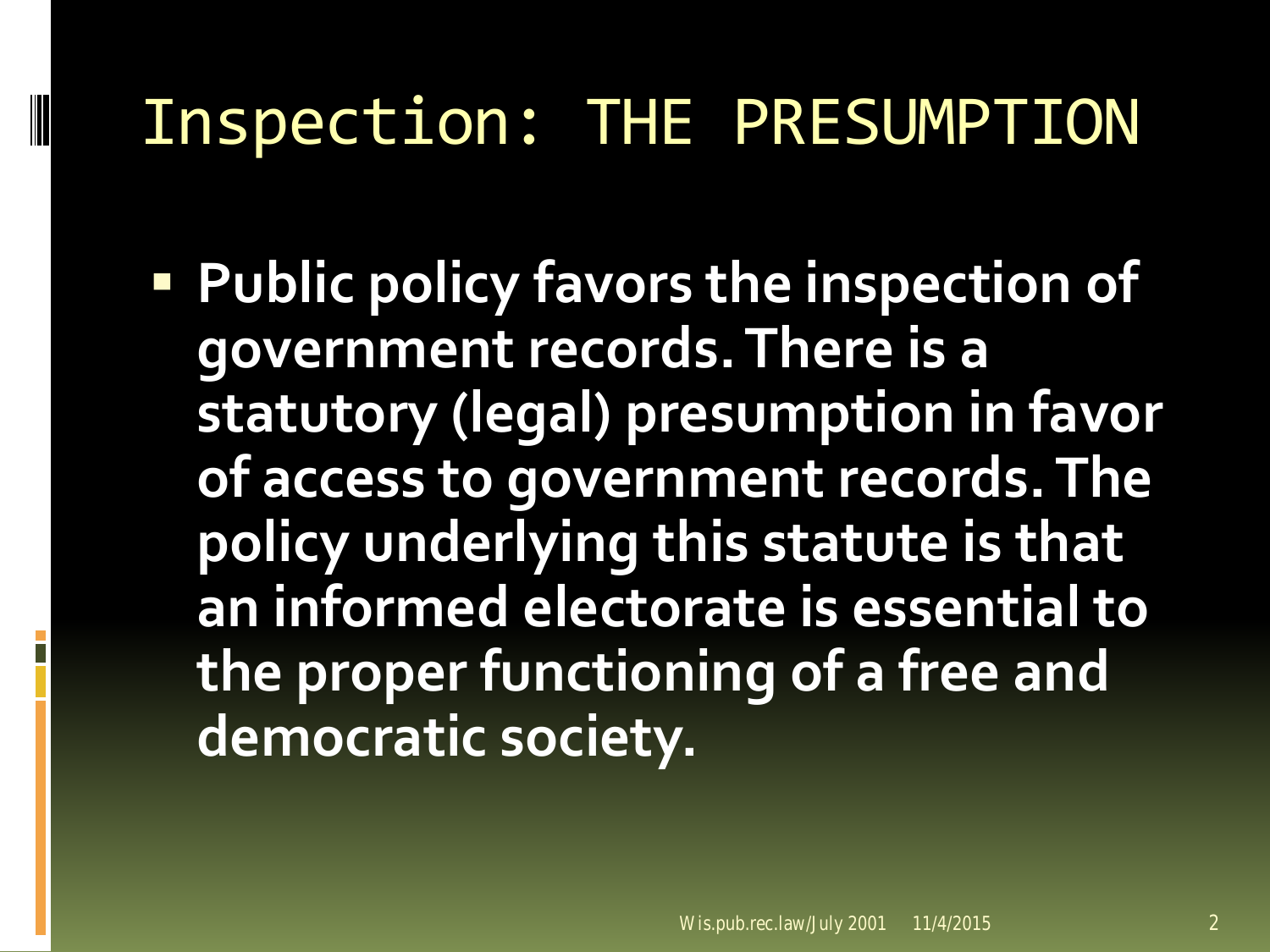#### Who Is A Custodian of Records?

The Person designated by the Mayor to keep and preserve the requested public record or who is required by law to file, deposit, or keep such public records, or who is lawfully in possession or lawfully entitled to possess such records. Sec. 3.42(2) MGO

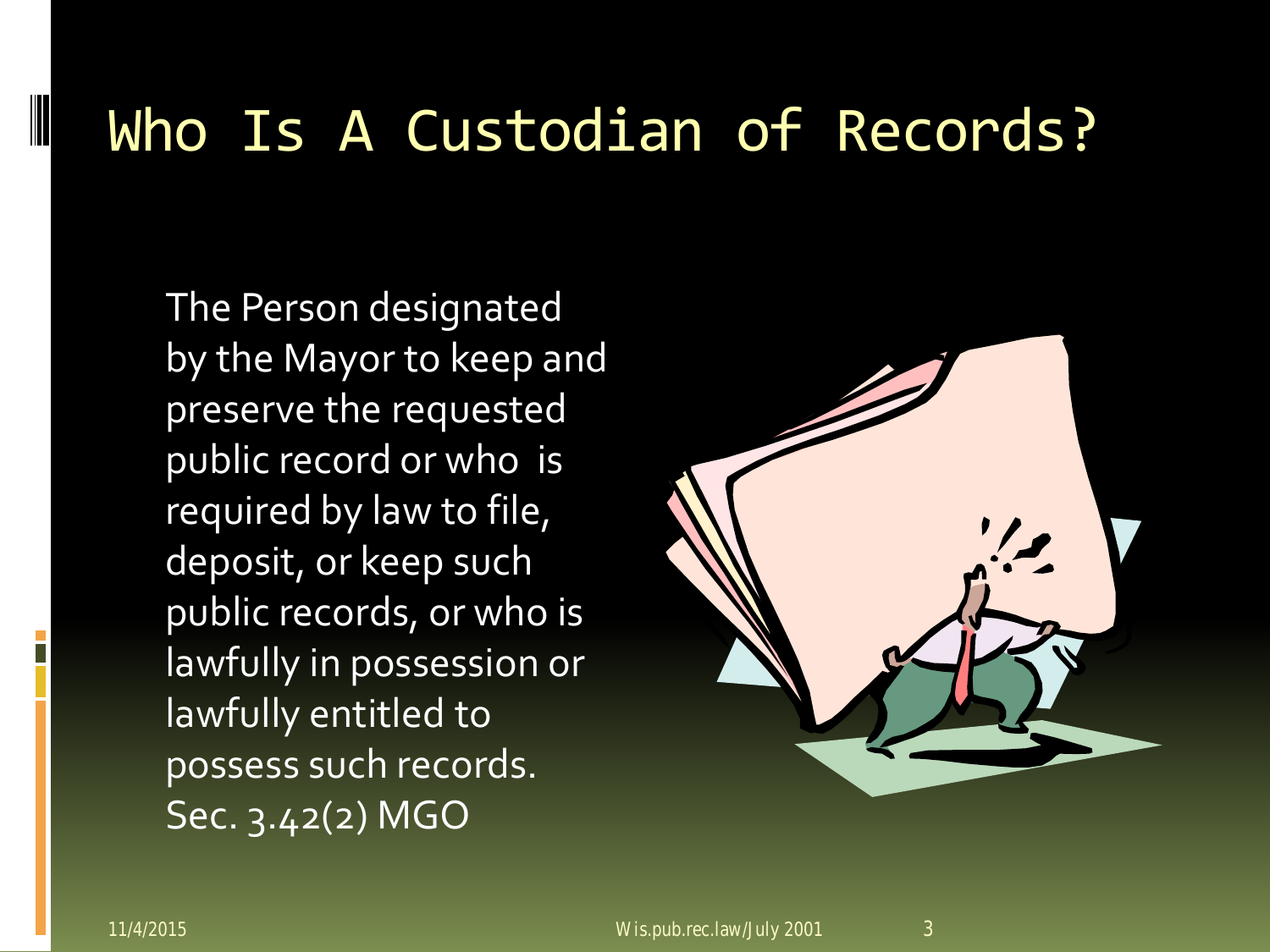# Who Is A Custodian of Records

- Custodian may be the Department or Division head, Committee Chairperson, or other designated person
- **Nost committees have a staff person** assigned who will fulfill this role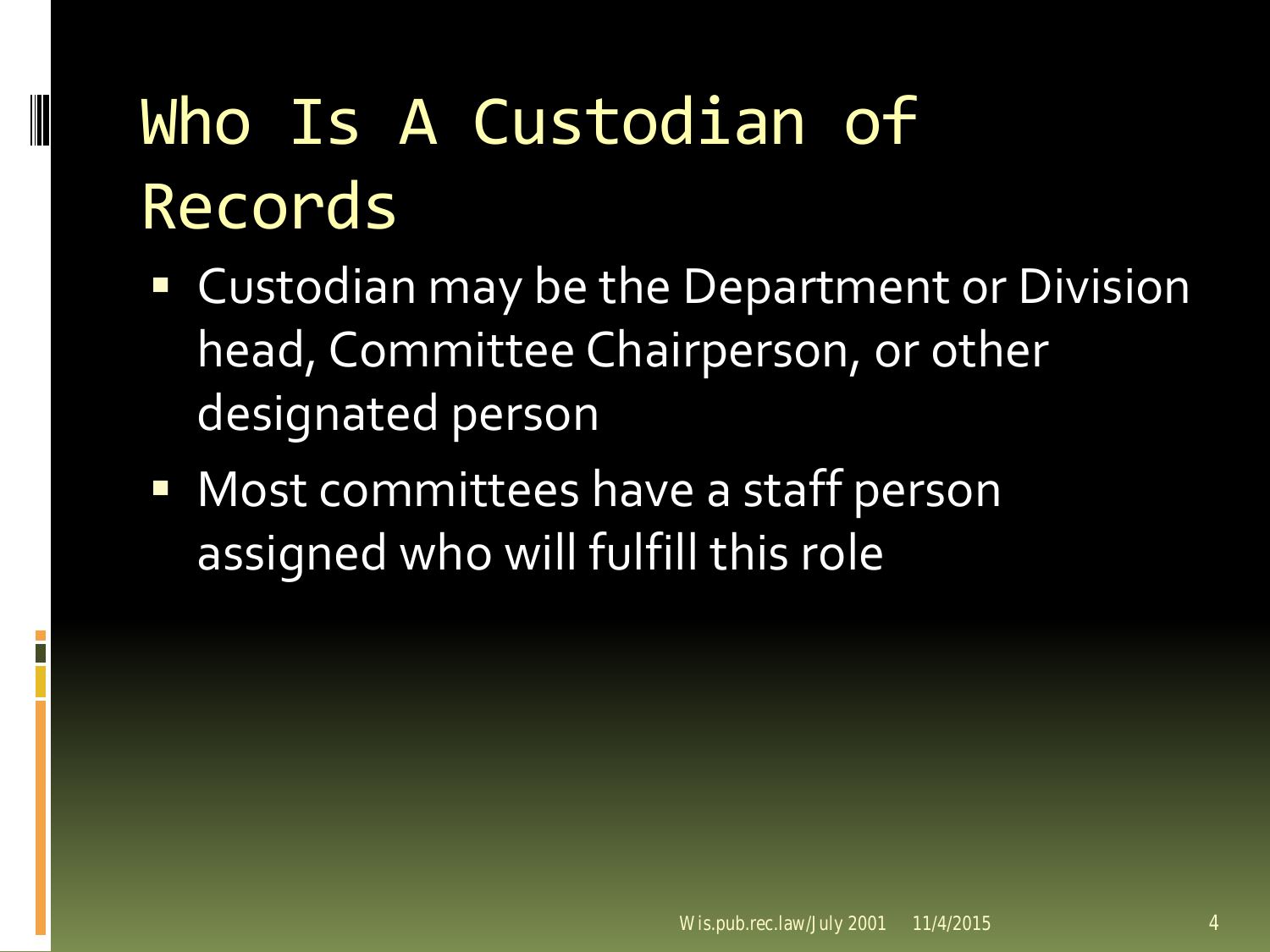# Responsibilities of a Custodian

- **Post a Public Records Notice Designating the** Custodian of Records and procedures for inspecting public records
	- New Notice Must Designate Those persons in the Dept./Div. Who are "Local Public Officials"
- **Establish a Procedure For Responding to Public** Records Requests
- **Process Public Records Requests Within Their** Department/Division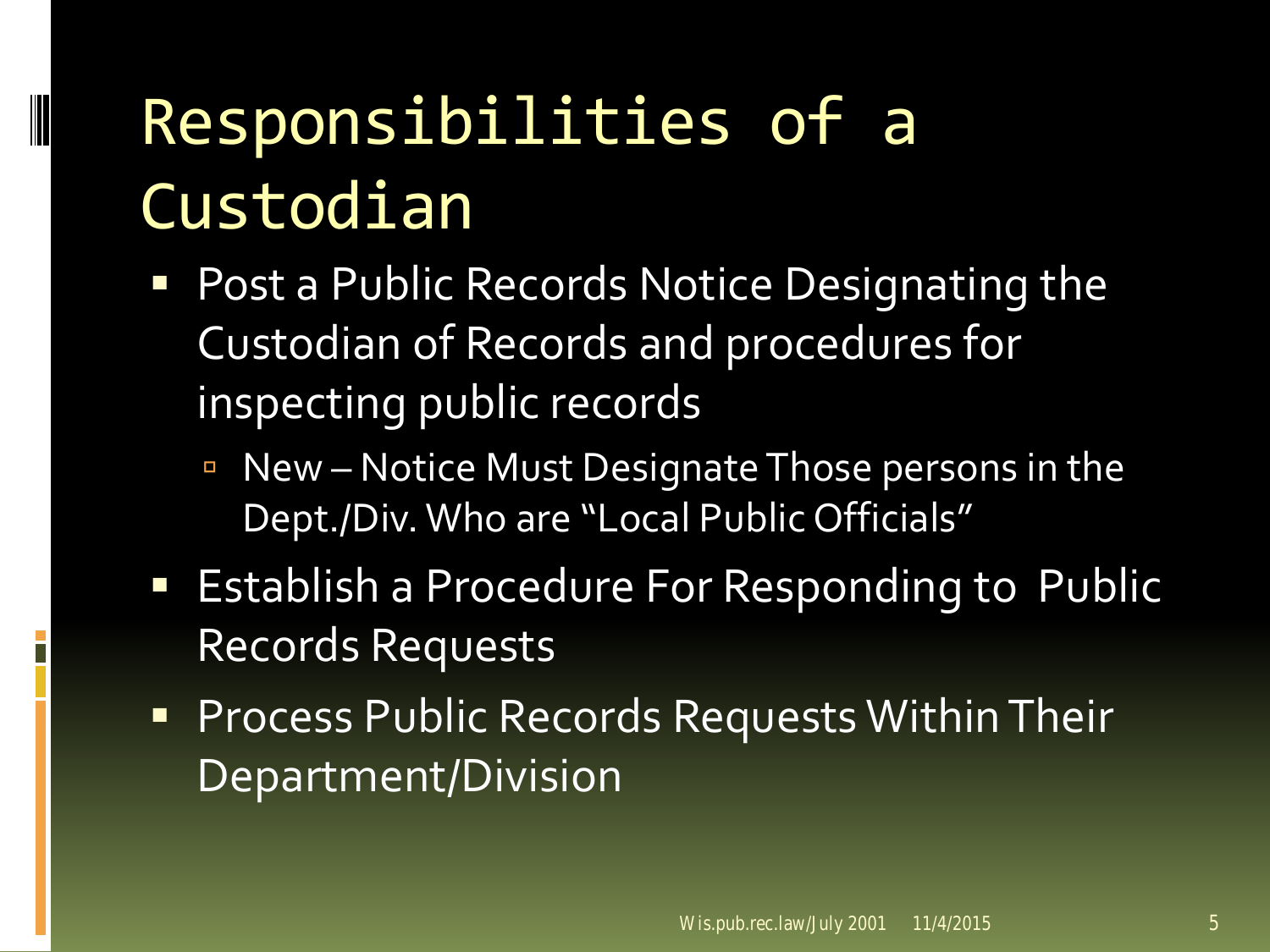# The Request for Public Records

- Request may be oral or in writing
- **The Requestor may remain anonymous** however, there are limitations on public records access for:
	- Incarcerated persons (prisoners)\*
	- **Committed persons (Resident at an Inpatient** Treatment Facility)\*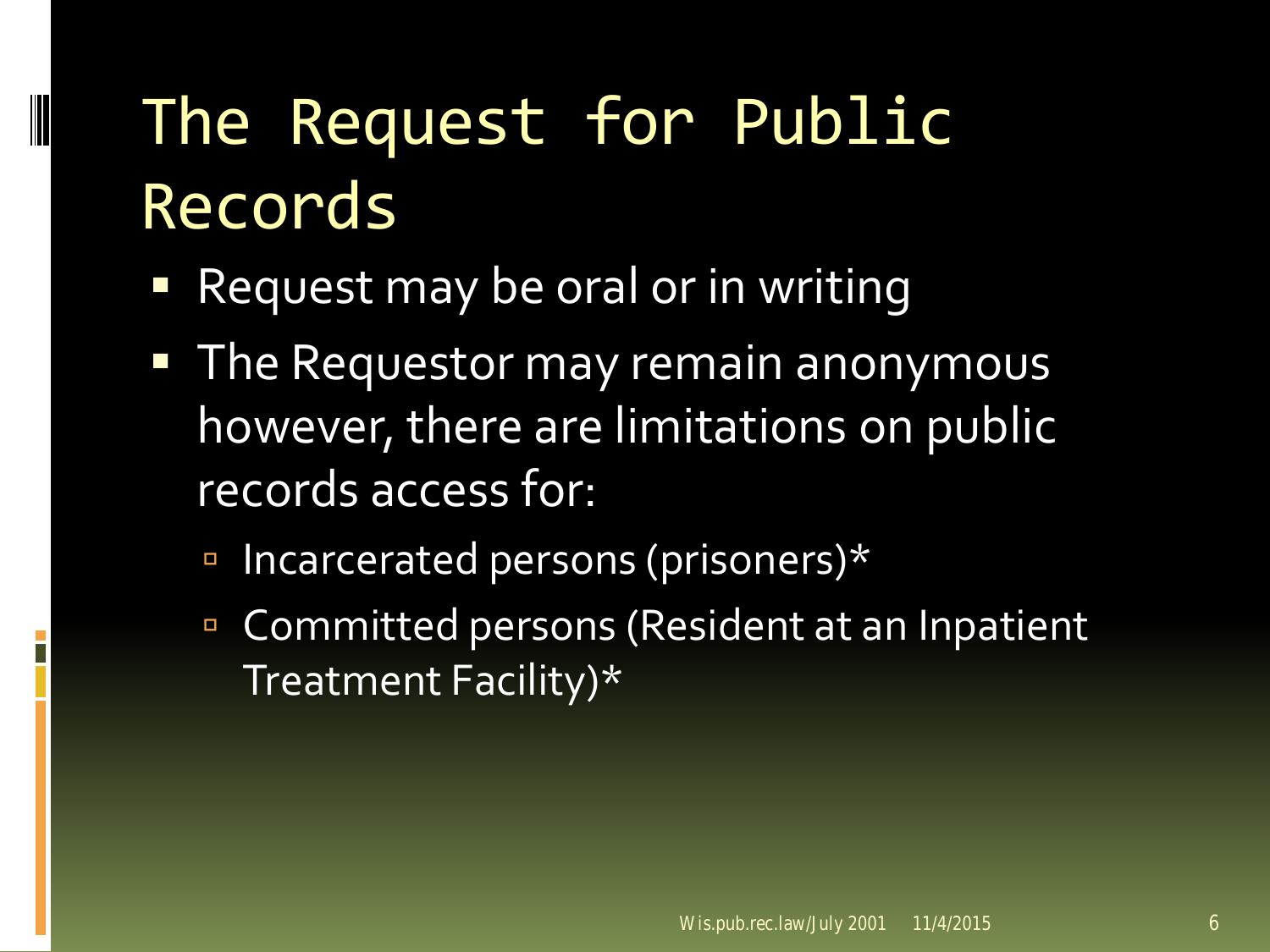# The Request for Public Records

- **The Requestor does not need to provide a** reason, need or motive for the request NOR can we consider such factors in responding to the request
- **The request must be liberally interpreted, in** that, if a record exists that is close to what the requestor asks for, it is treated as a request for that record The Request for Public Records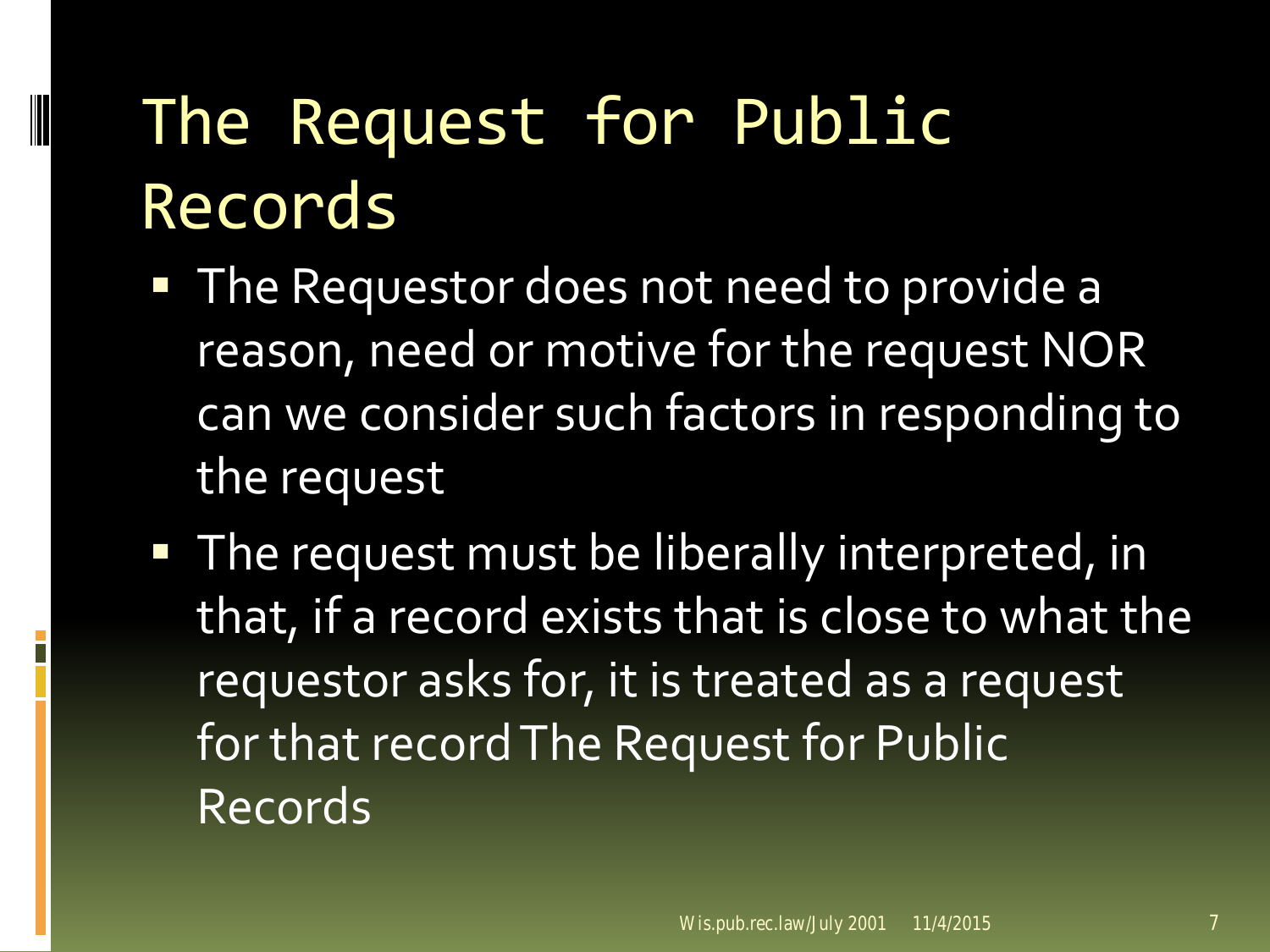#### Information vs. Records

- **The Public Records Law does not require** creation of a record
- **The Public Records Law is not a barrier to** discussing non-confidential information. Just answering questions will sometimes negate a person's need to pursue a public records request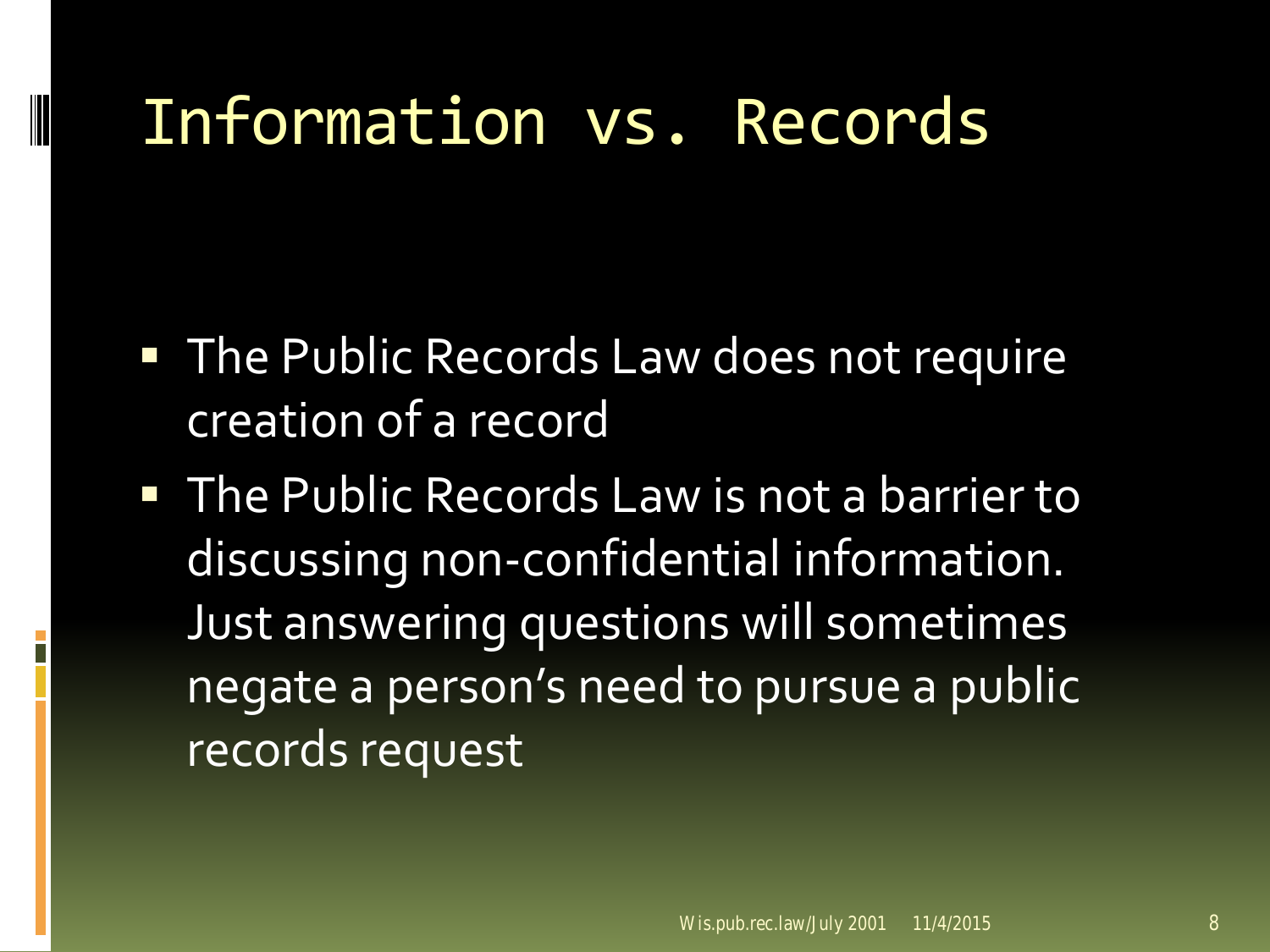### Determining the Existence of a Record

- **A** record is virtually everything containing information, if it has been created or is being kept by government officials/bodies (including email)
- **Records produced or collected by a private** contractor for the City are public records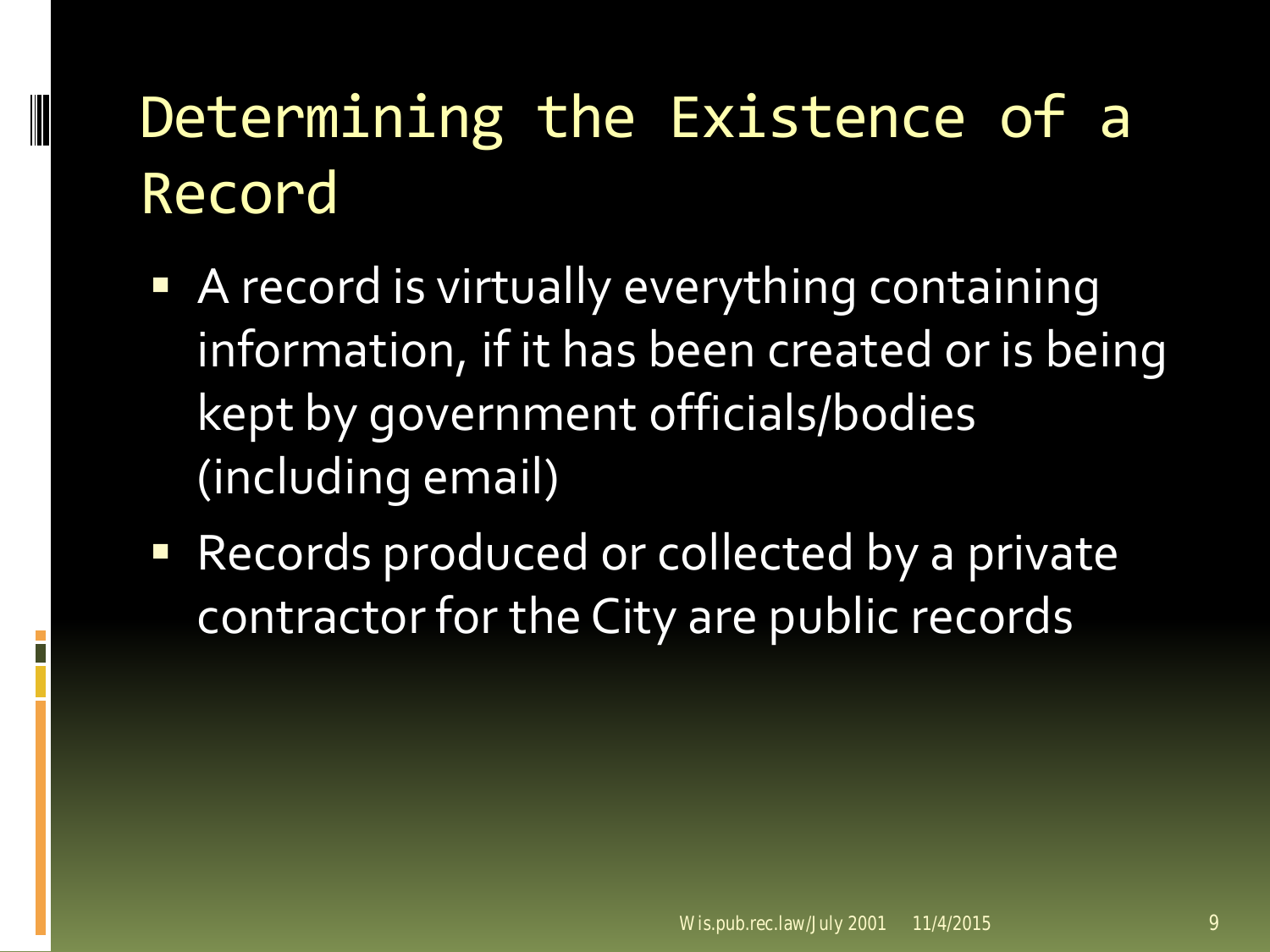- **Drafts are not records if they are not** circulated beyond the approving authority
- Personal Documents materials maintained for your own personal use are not public records (very narrow exception)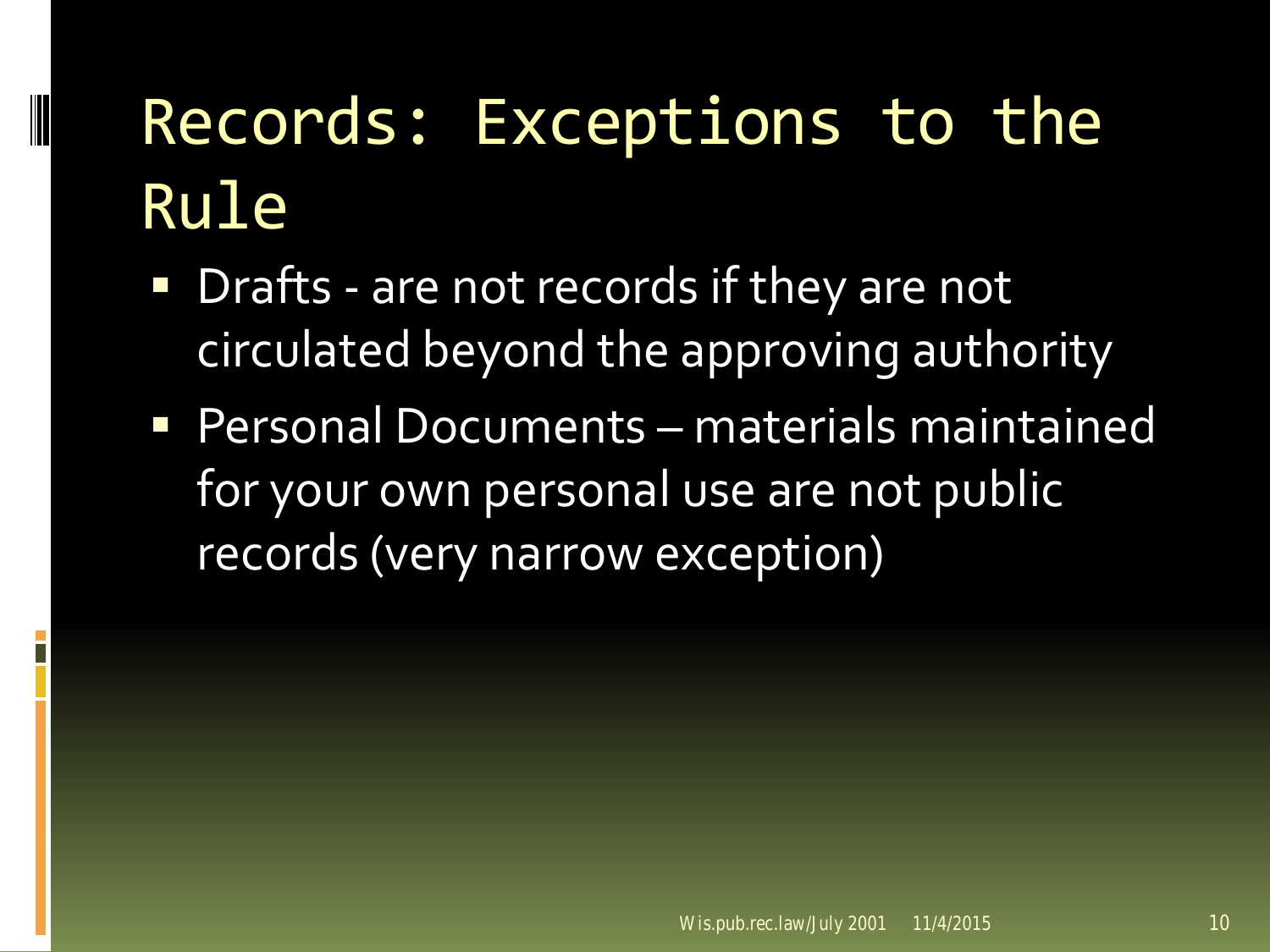- **Personal Notes used solely to refresh your** recollection at a later date BUT ONLY IF THEY ARE NOT SHARED WITH OTHERS OR MAINTAINED TO MEMORIALIZE AGENCY ACTION
- Computer Programs/Trade Secrets are not public records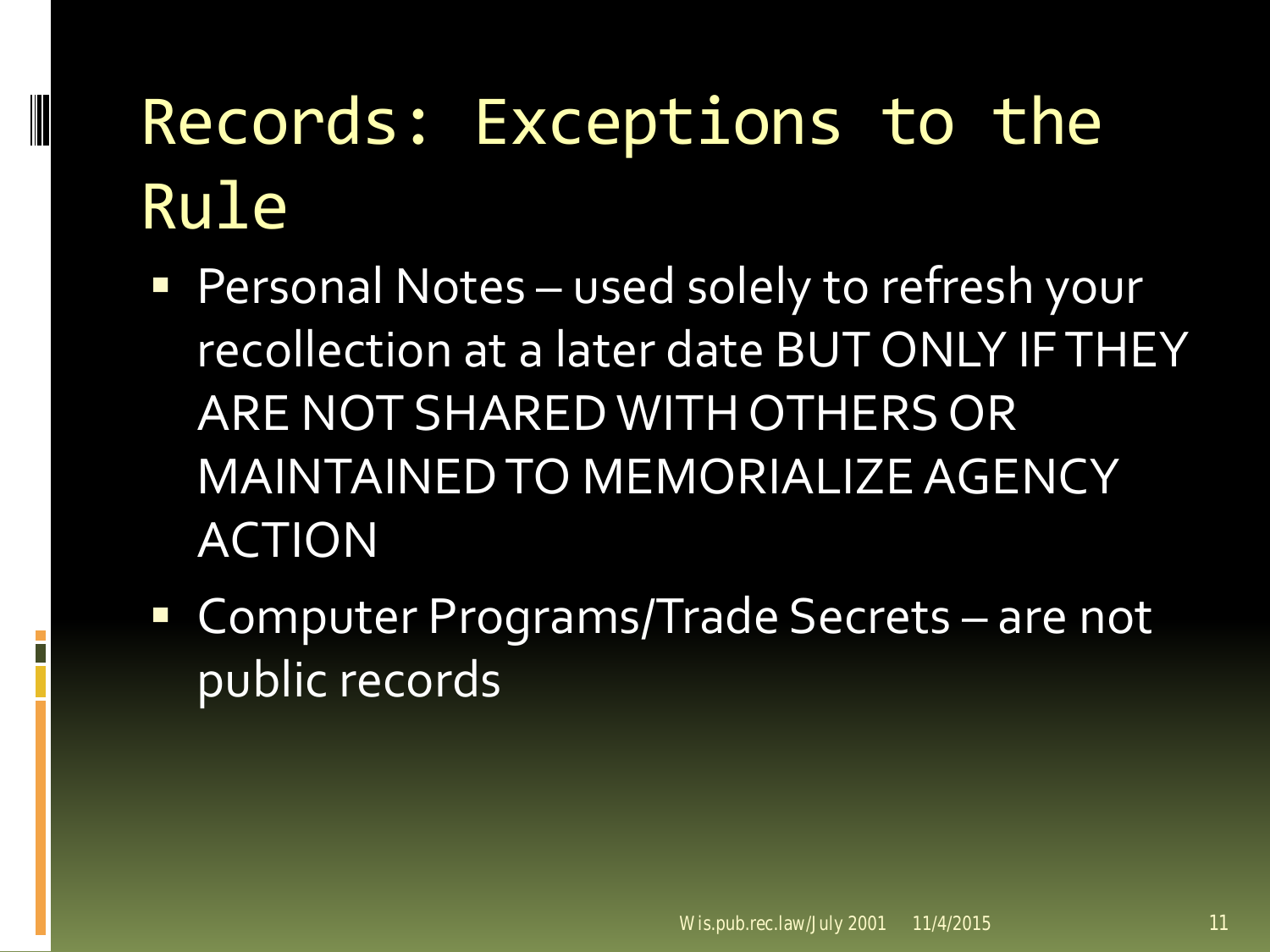■ Copies – copies of documents which your agency receives from another agency for purely informational purposes and which do not affect the functions of your agency are not public records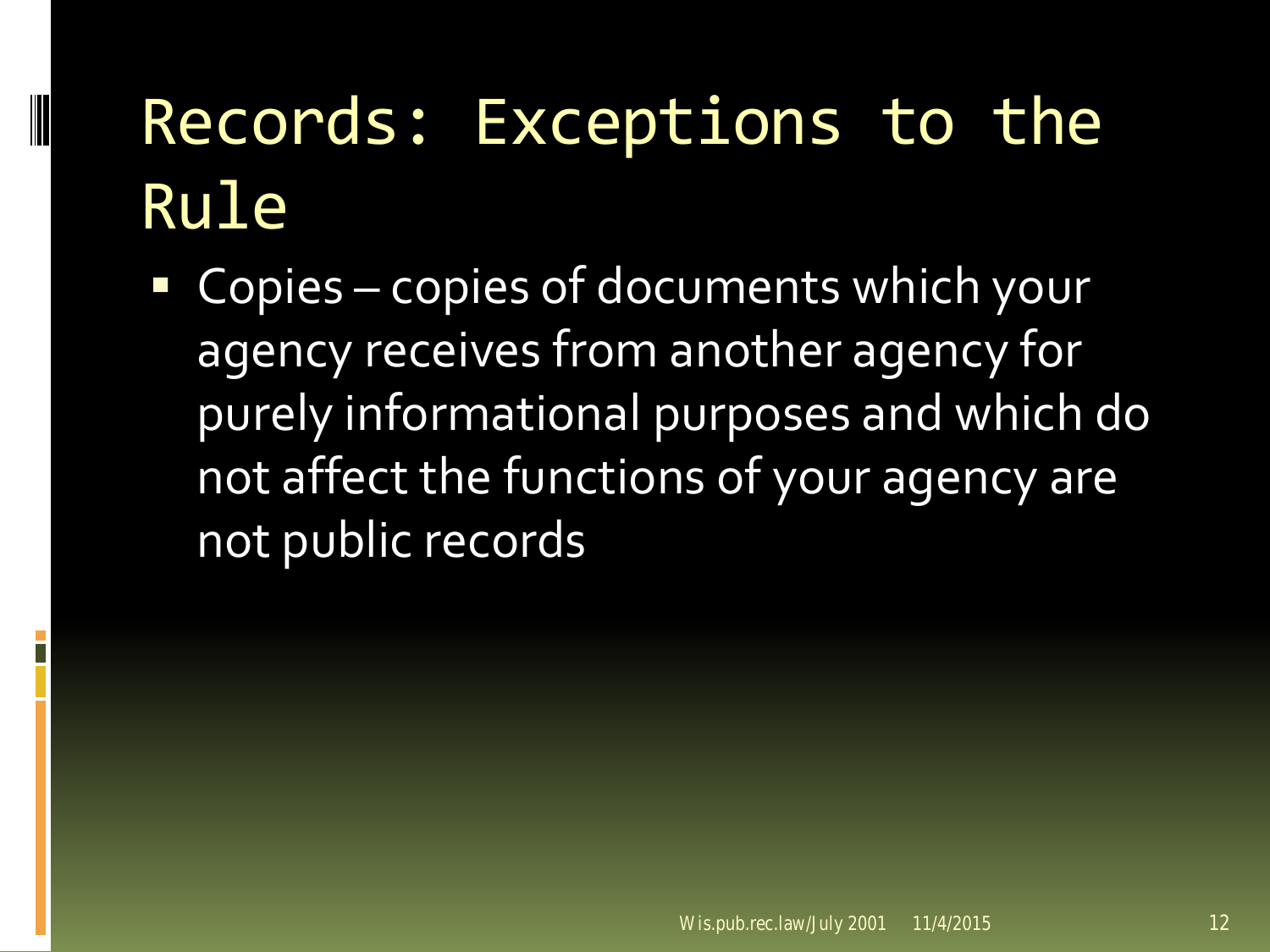Published/Copyrighted Materials – materials which are available at the library or which are available for sale are not public records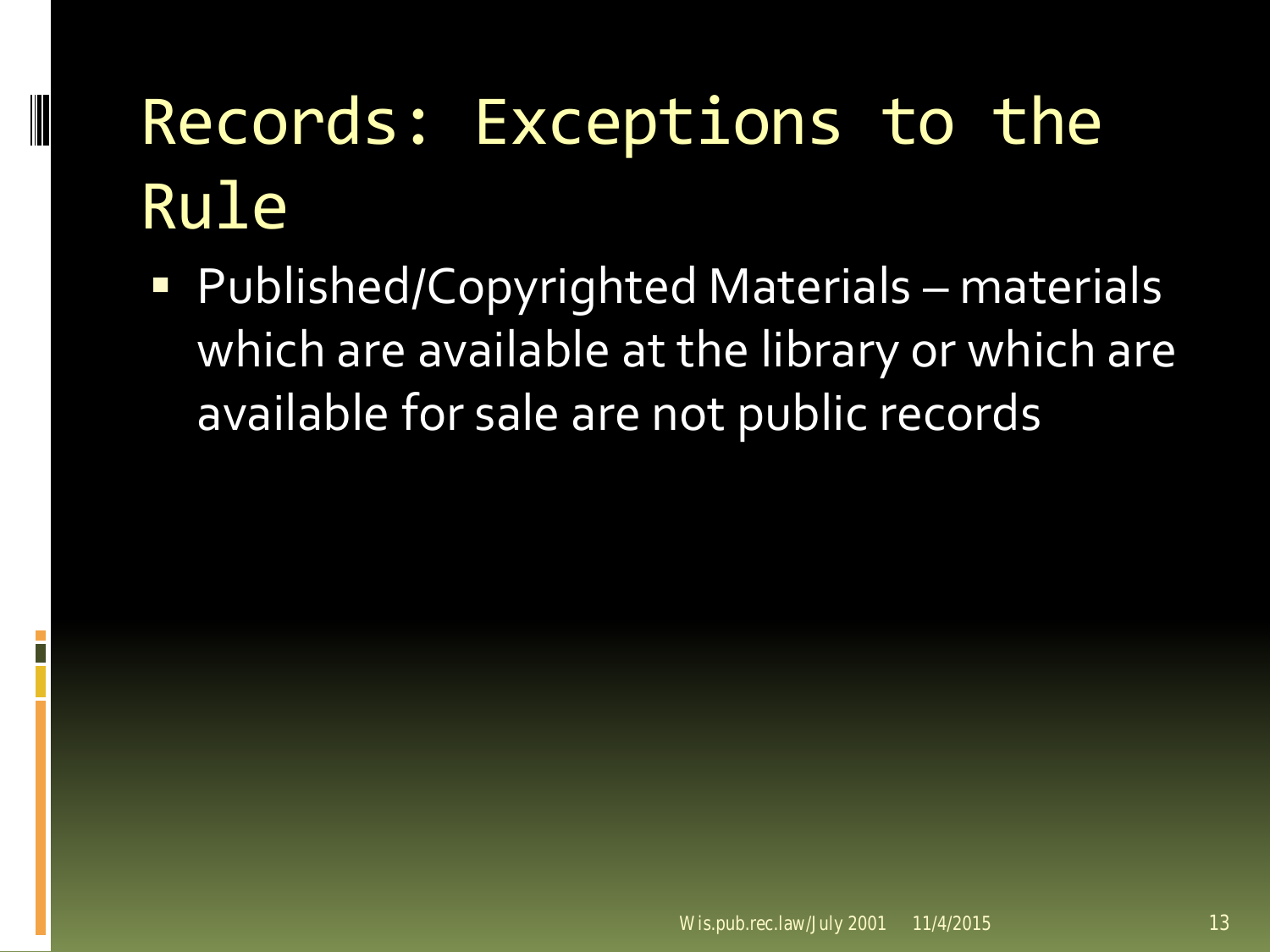**REQUEST IS TOO VAGUE REQUEST IS TOO BROAD** 

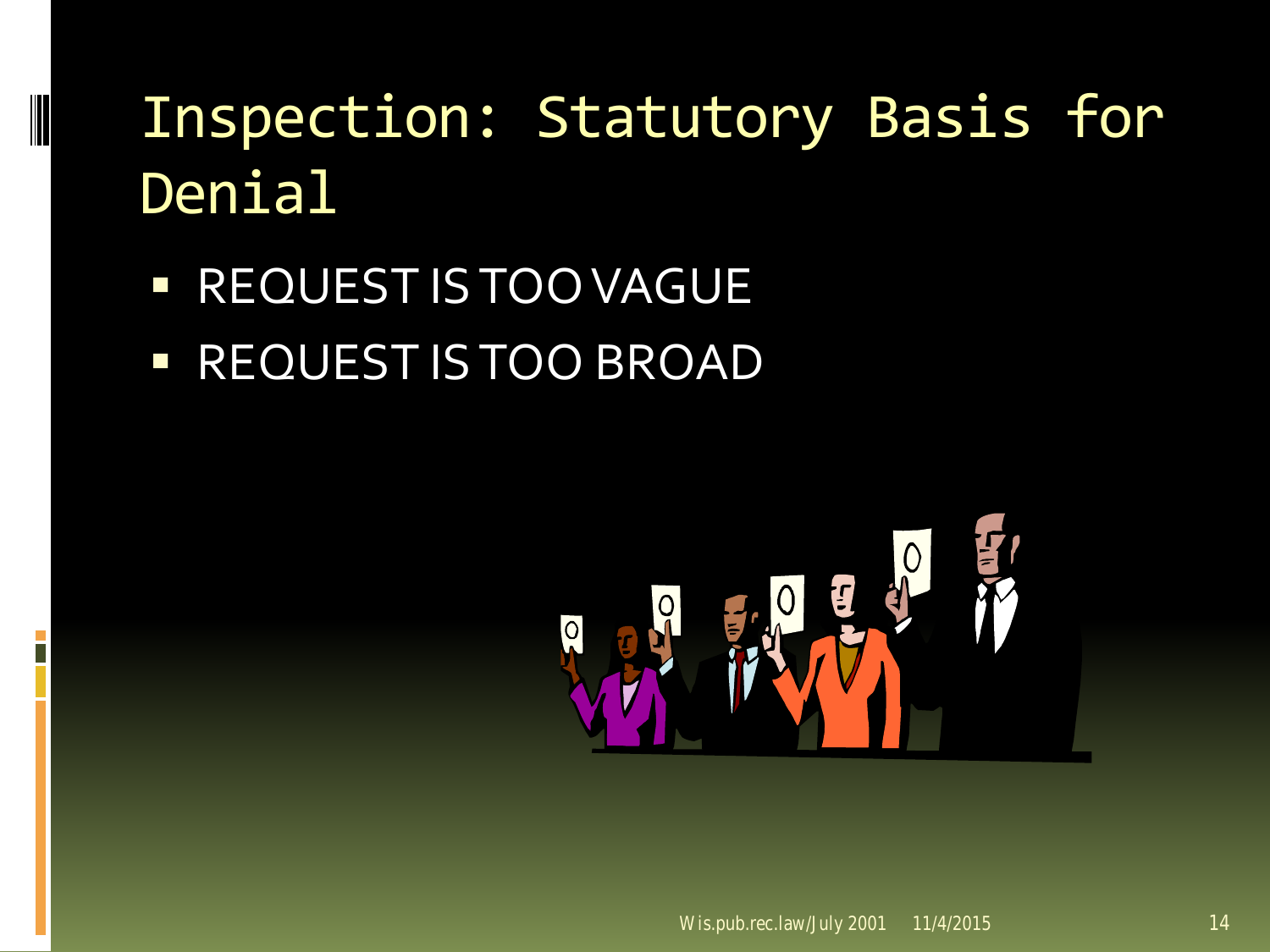**NO SUCH RECORD EXISTS** 

- **I ITEM REQUESTED IS NOT A PUBLIC** RECORD AS DEFINED BY STATUTE
- **NATERIAL REQUESTED IS RELATED TO A** PENDING INVESTIGATION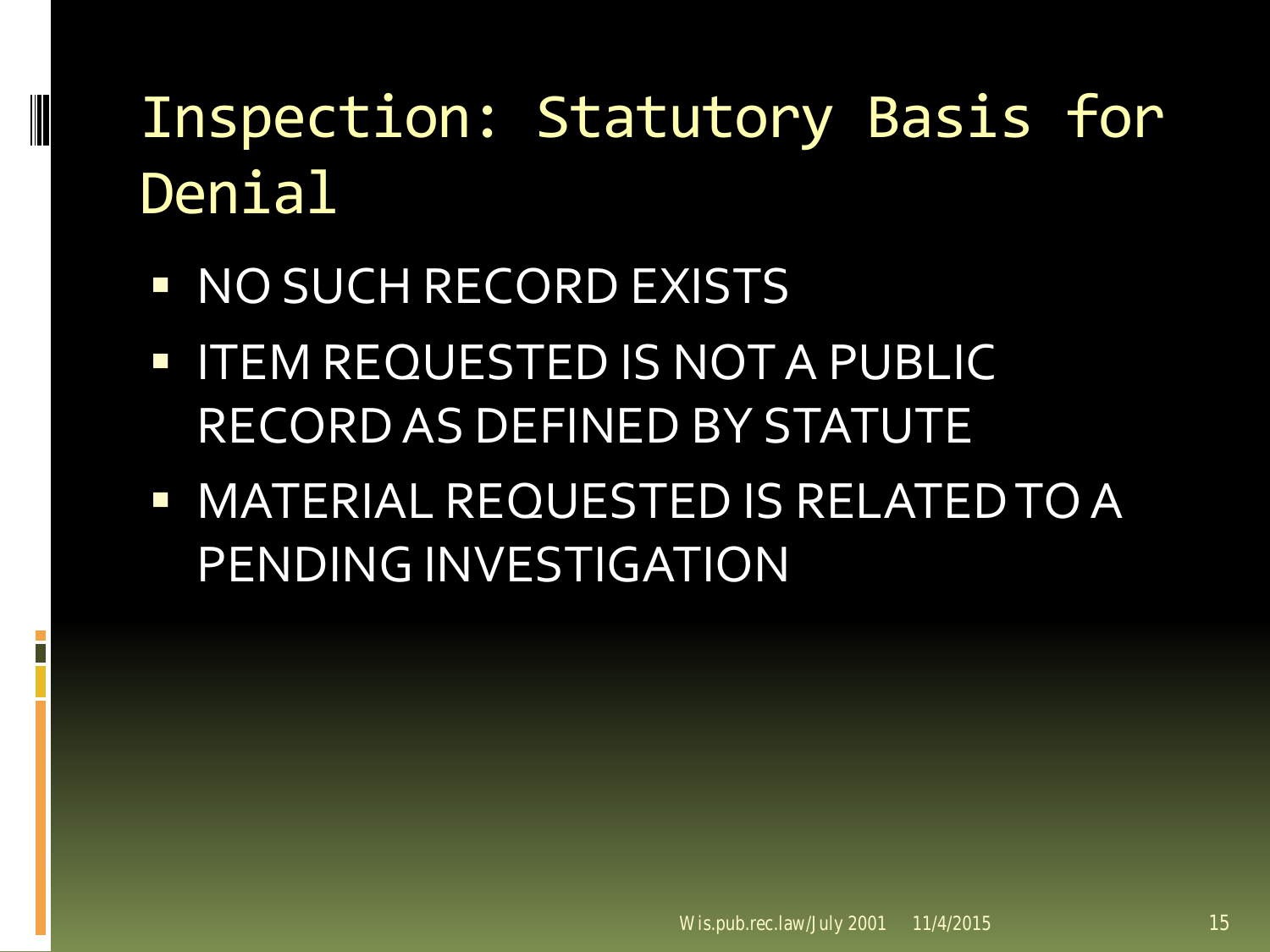■ Names of Applicants for Local Public Offices – may be withheld if the applicant has submitted a written request for withholding of their name. However, this does not apply to the final candidates from which the appointment will be made or to the person selected to fill a position.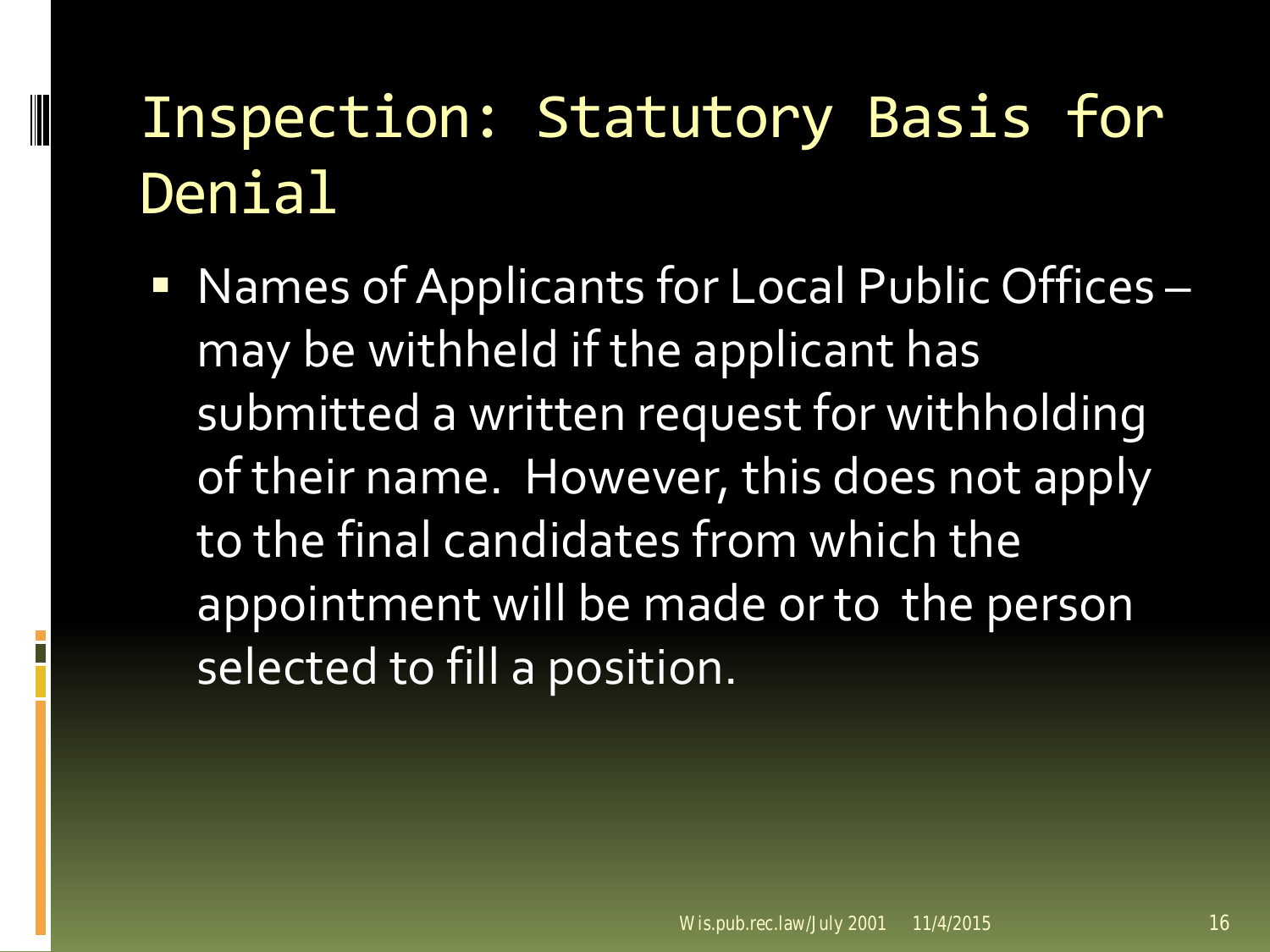**EXECUTED IDENTIFY LAW** ENFORCEMENT INFORMANTS

**STATUTES STRICTLY LIMIT RELEASE TO** CERTAIN PERSONS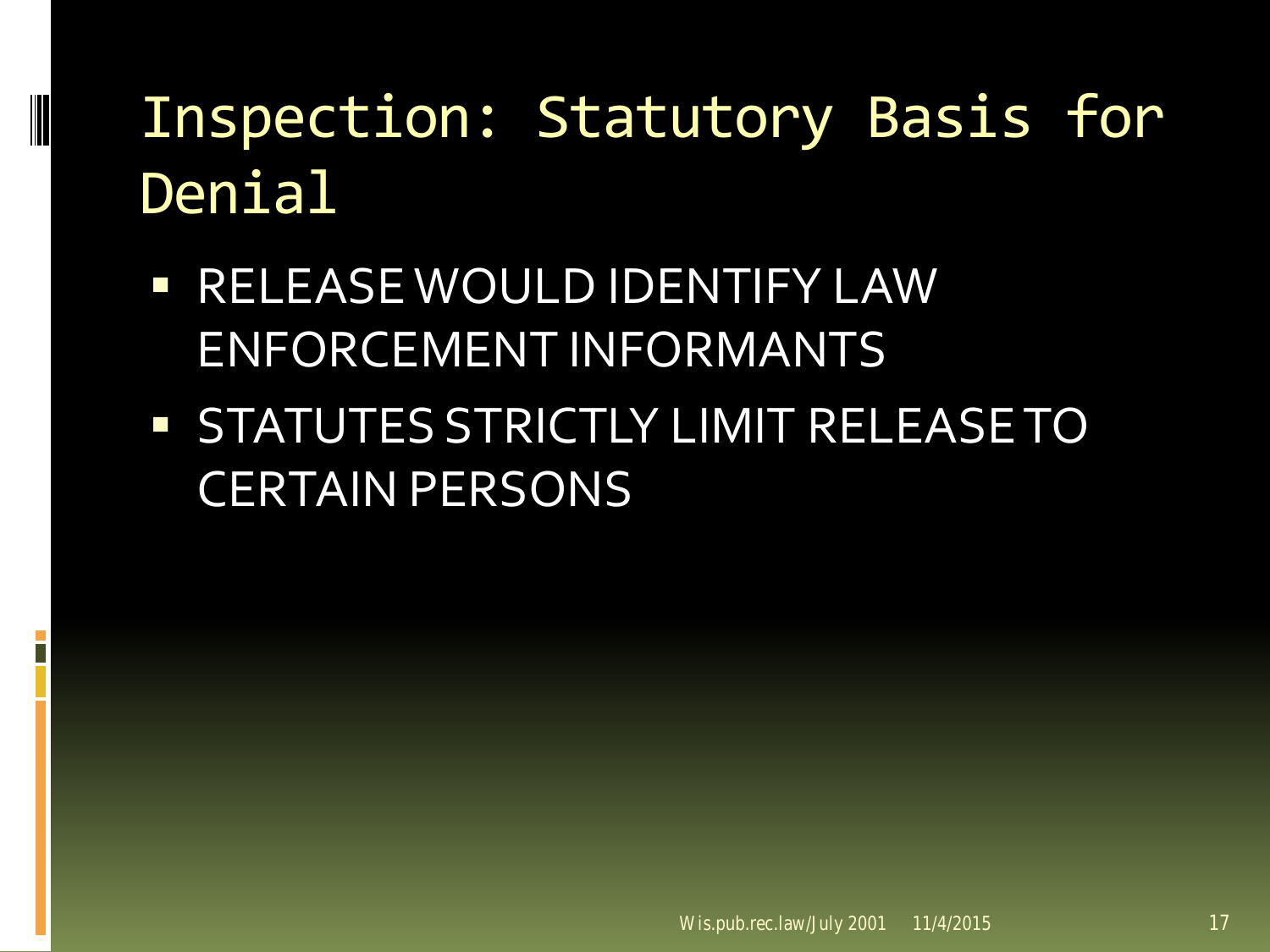- Request is for a record which contains personally identifiable information that if disclosed would:
	- Endanger an individual's life/safety

- Endanger the security or population of jails, prisons, mental health facilities or centers for developmentally disabled
- **Compromise the rehabilitation of a prisoner,** probationer or parolee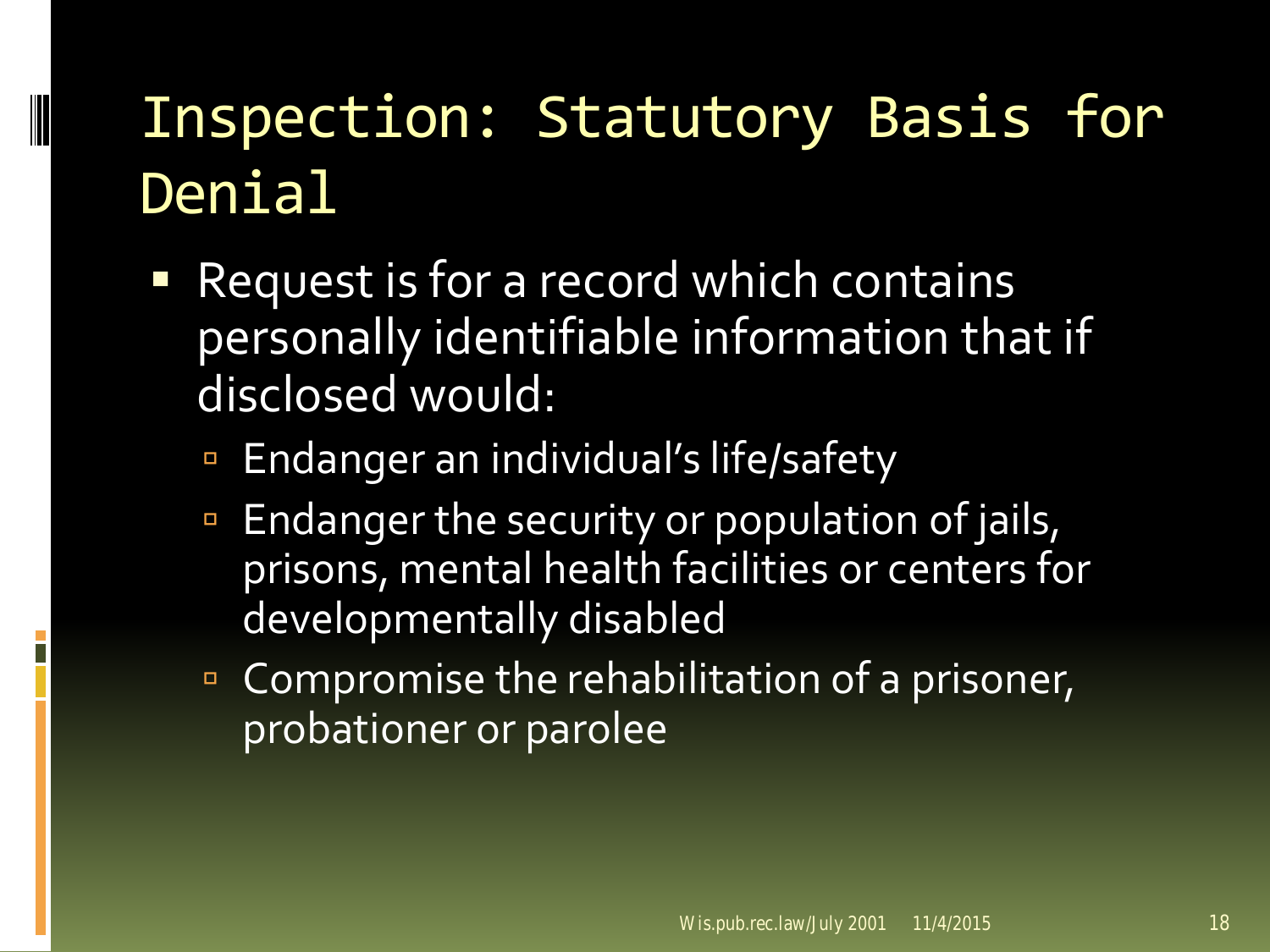- Restrictions on Access to<br>Employee Personnel records **Does not limit an employee's** access to their own personnel file – See Wis. Stat. 103.13 And Chapter 111, Wis. Stats.
	- No release of home address, personal email address, home phone #, or SSN w/o employee's consent
		- Does not apply to elected officials or local public officials w/ residency requirements

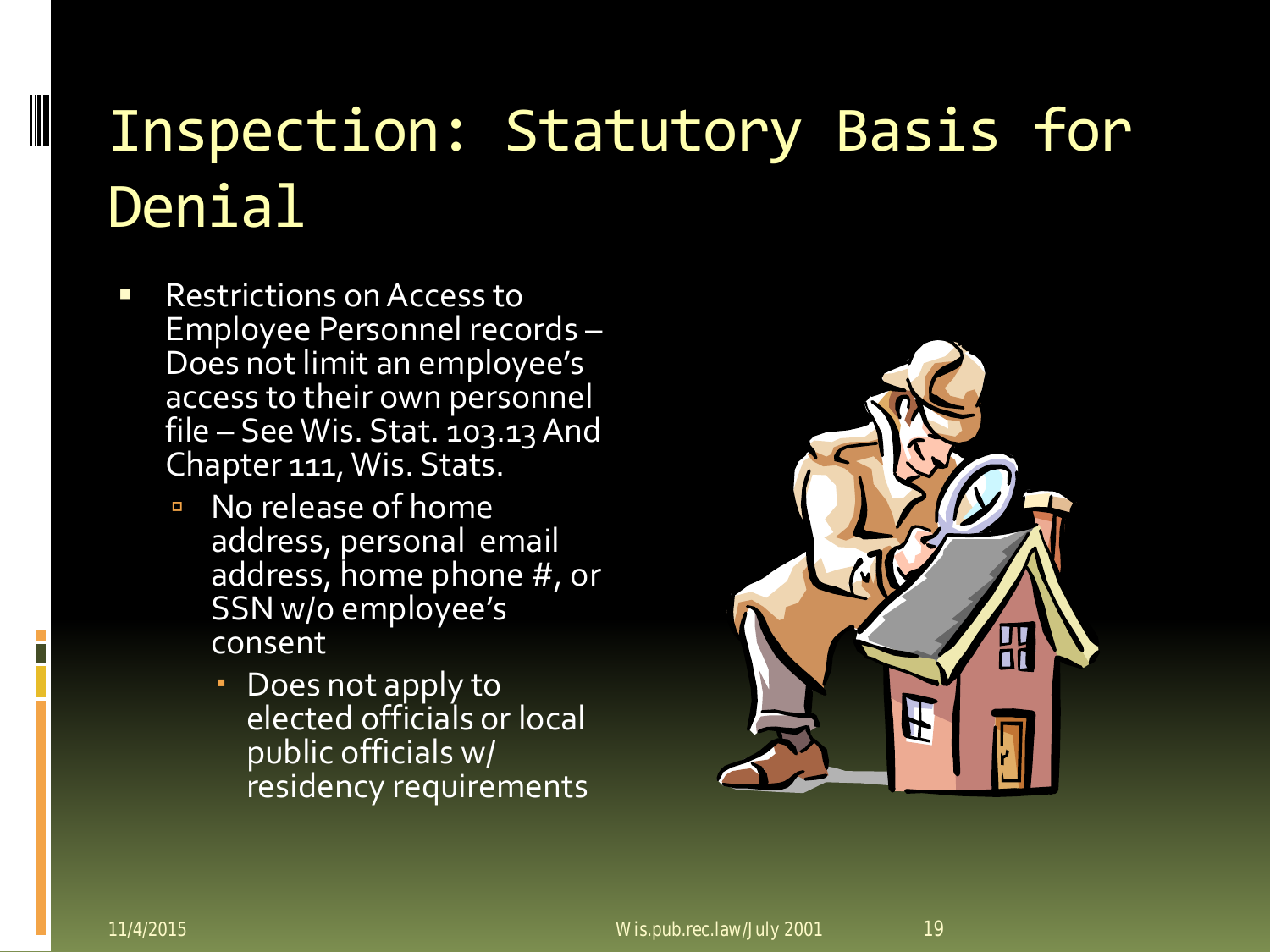- Information related to current investigation of a possible criminal offense or possible misconduct *connected with employment* prior to disposition of investigation
- □ Employee's employment exam, except the score if access to score is not otherwise prohibited

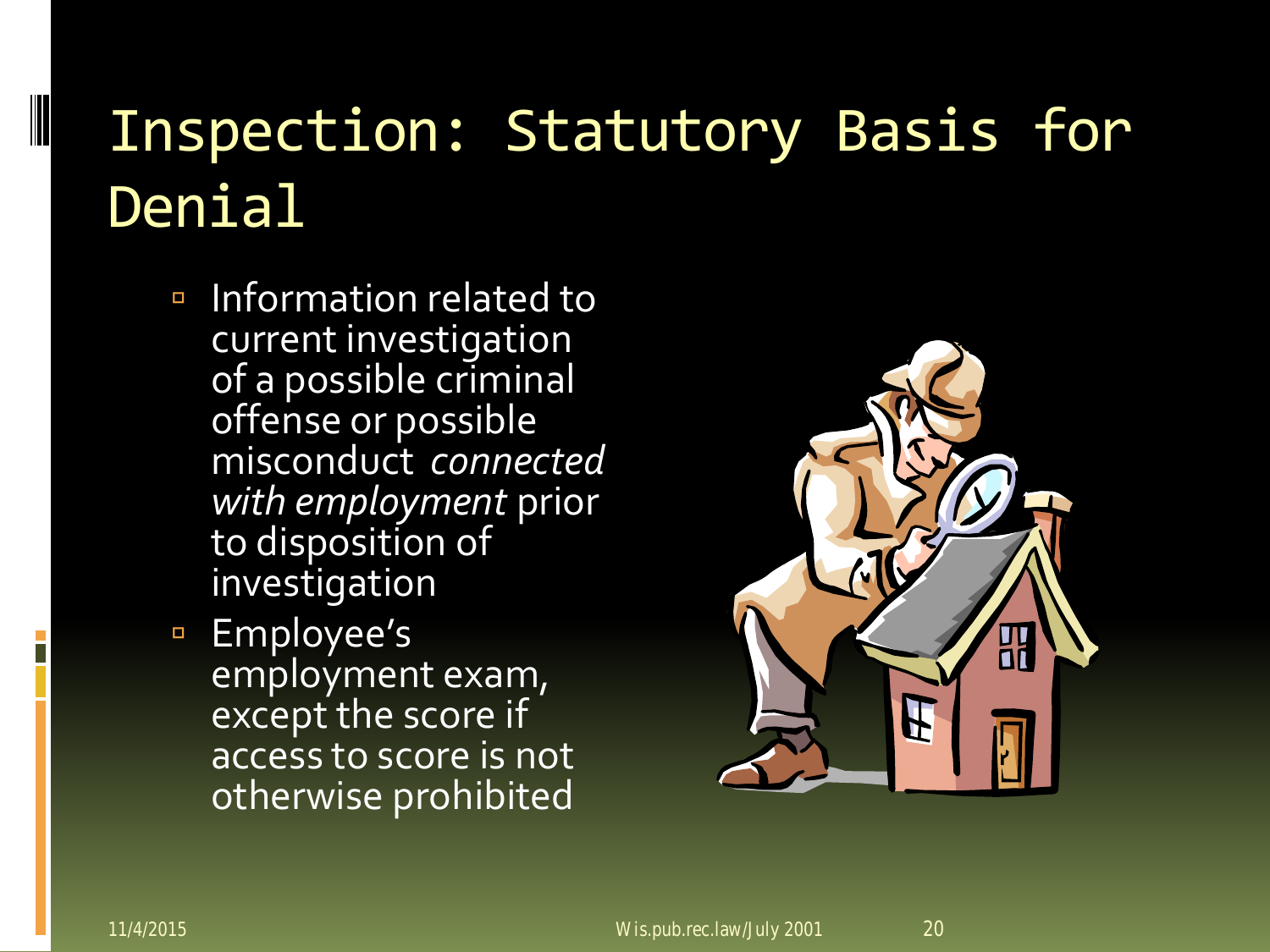Information about employee(s) used by employer for staff management planning, including performance evaluations, judgments, recommendations re: future salary increases or other wage treatments, bonuses, assignments, references, comments or ratings of employees. Would include commendations, probation reports, etc.

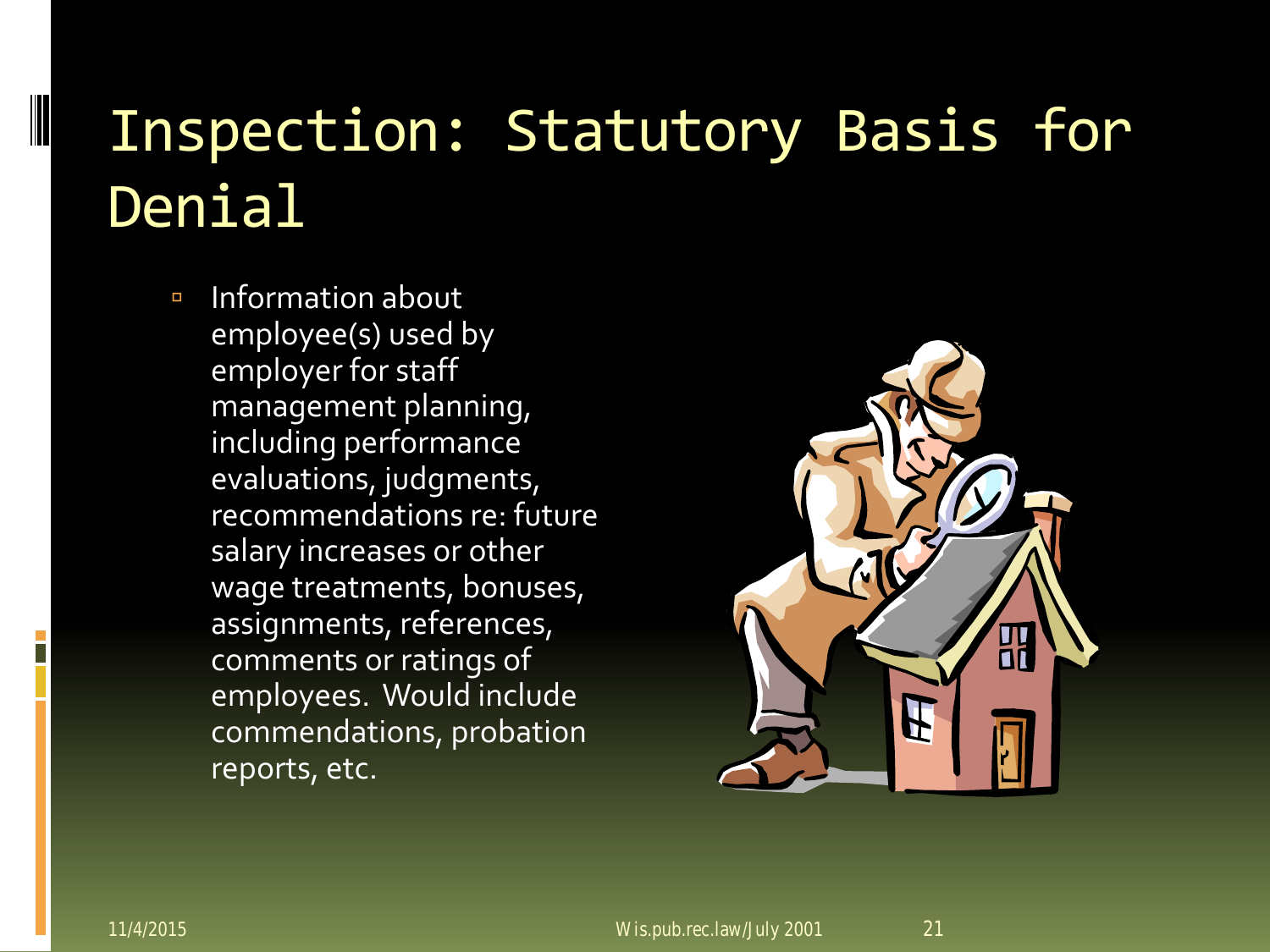No access to records with employee names/personally identifiable information of a contractor required to pay prevailing wage rate unless otherwise authorized by the specific employee or by state statutes. May release employee's work classification, hours, wages/benefits while working on such a project.

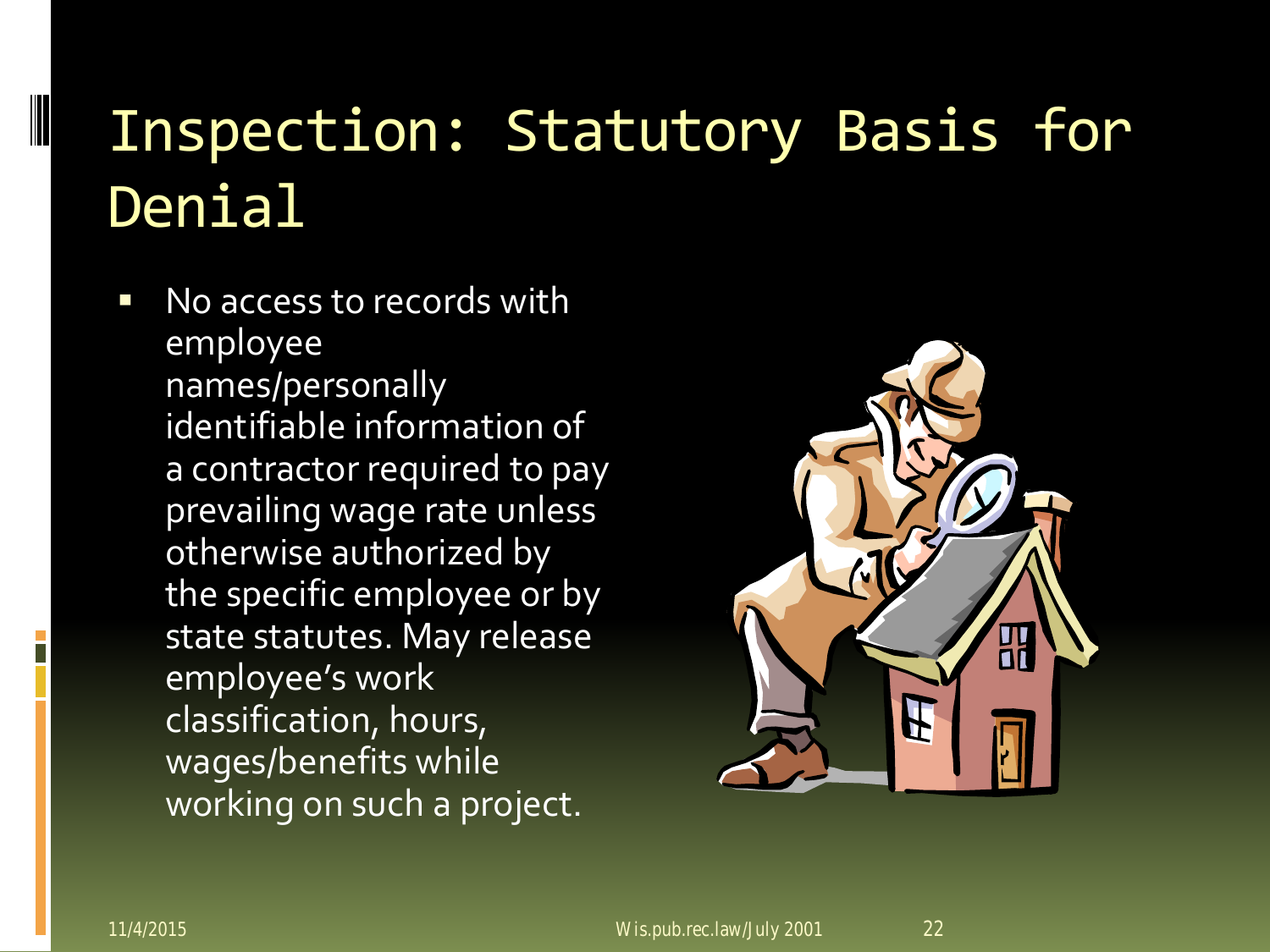#### Inspection: Common Law (case law) Limits

**These are limitations which are not found in** the statutes. They are created by the courts of this state and are based upon various public policies.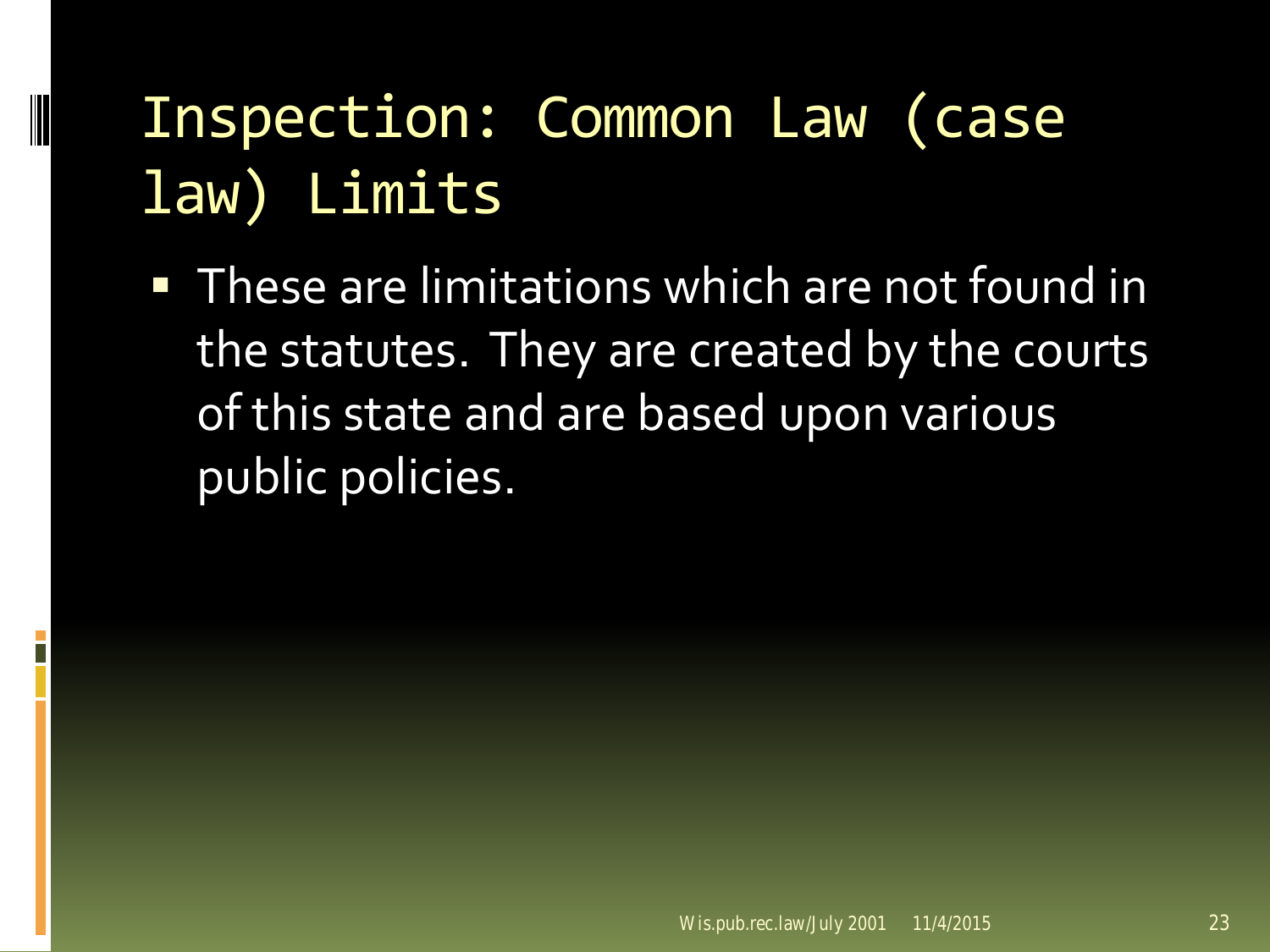### Inspection: Common Law (case law) Limits

- **DISTRICT ATTORNEY PROSECUTION FILES**
- **EXATTORNEY WORK PRODUCT**

**RELEASE WOULD IDENTIFY CONFIDENTIAL** (Non-Law Enforcement) INFORMANTS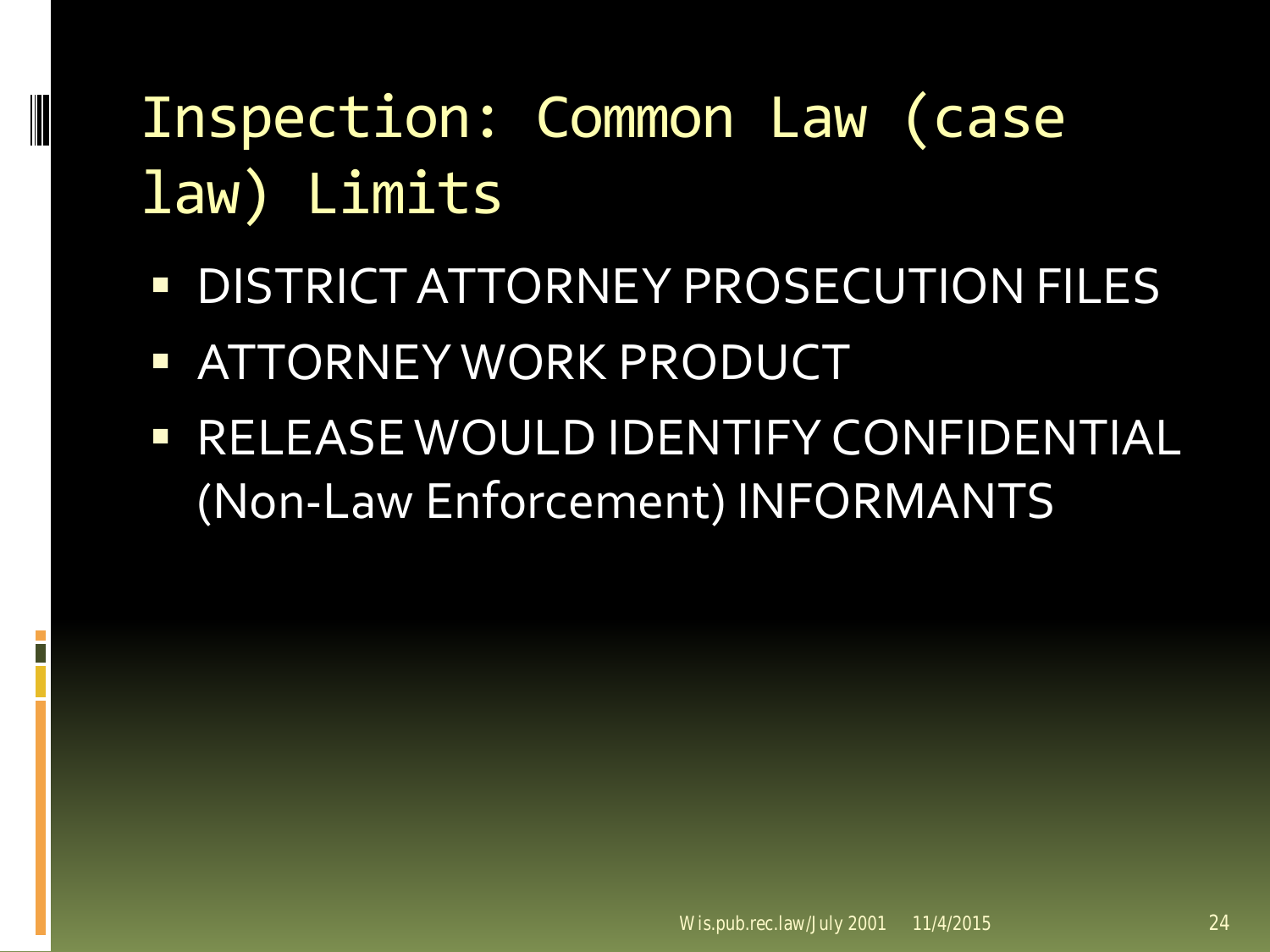#### Inspection: Redactions



- Often it is possible to black out (redact) portions of records which cannot be released and release the edited version of the record
- **Generally speaking, the record** copy should be provided to the requestor in the same format as the original record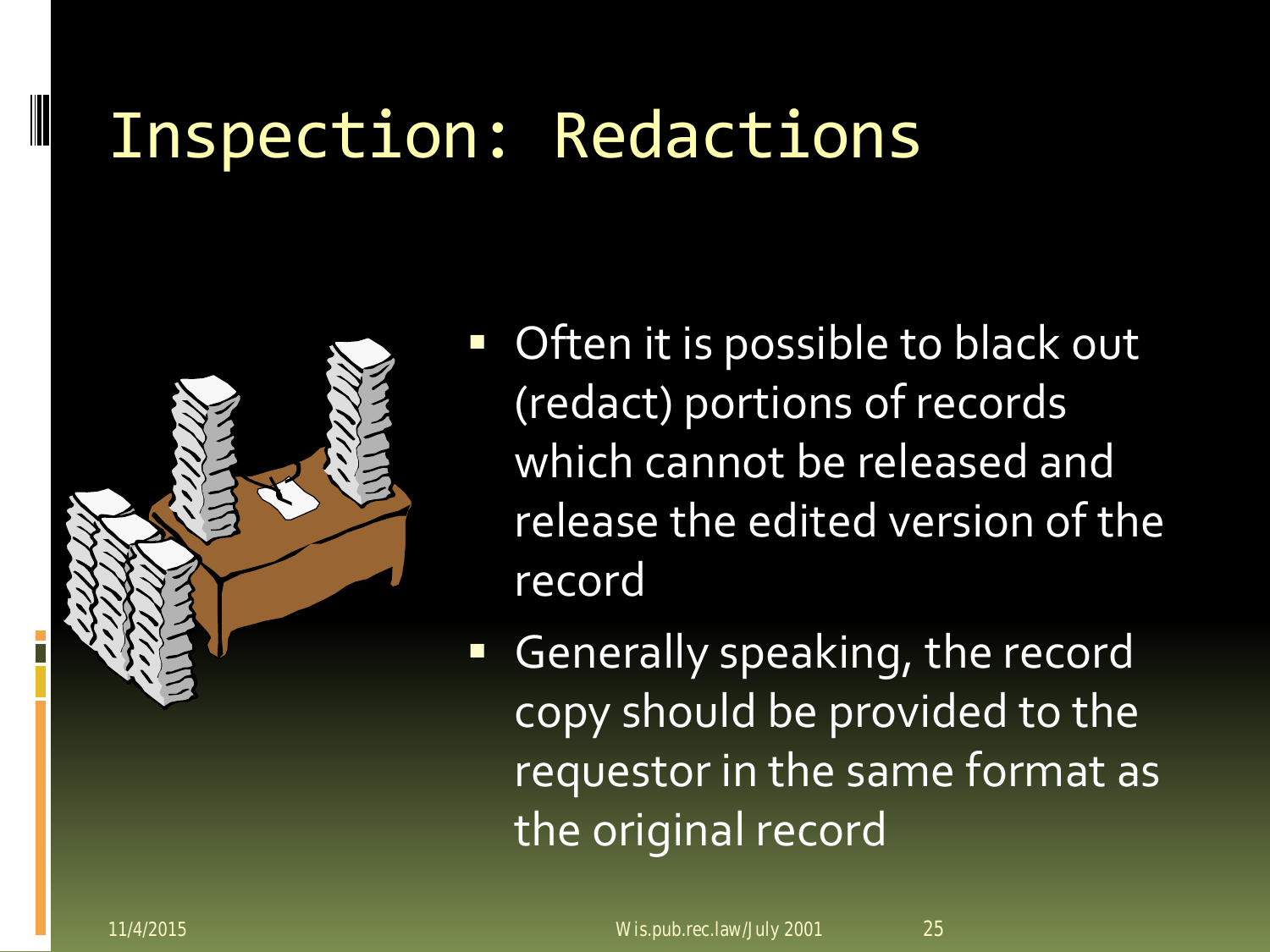### Inspection: The Balancing Test



When there is no specific statute or common law principle forbidding disclosure the custodian performs the following balancing test: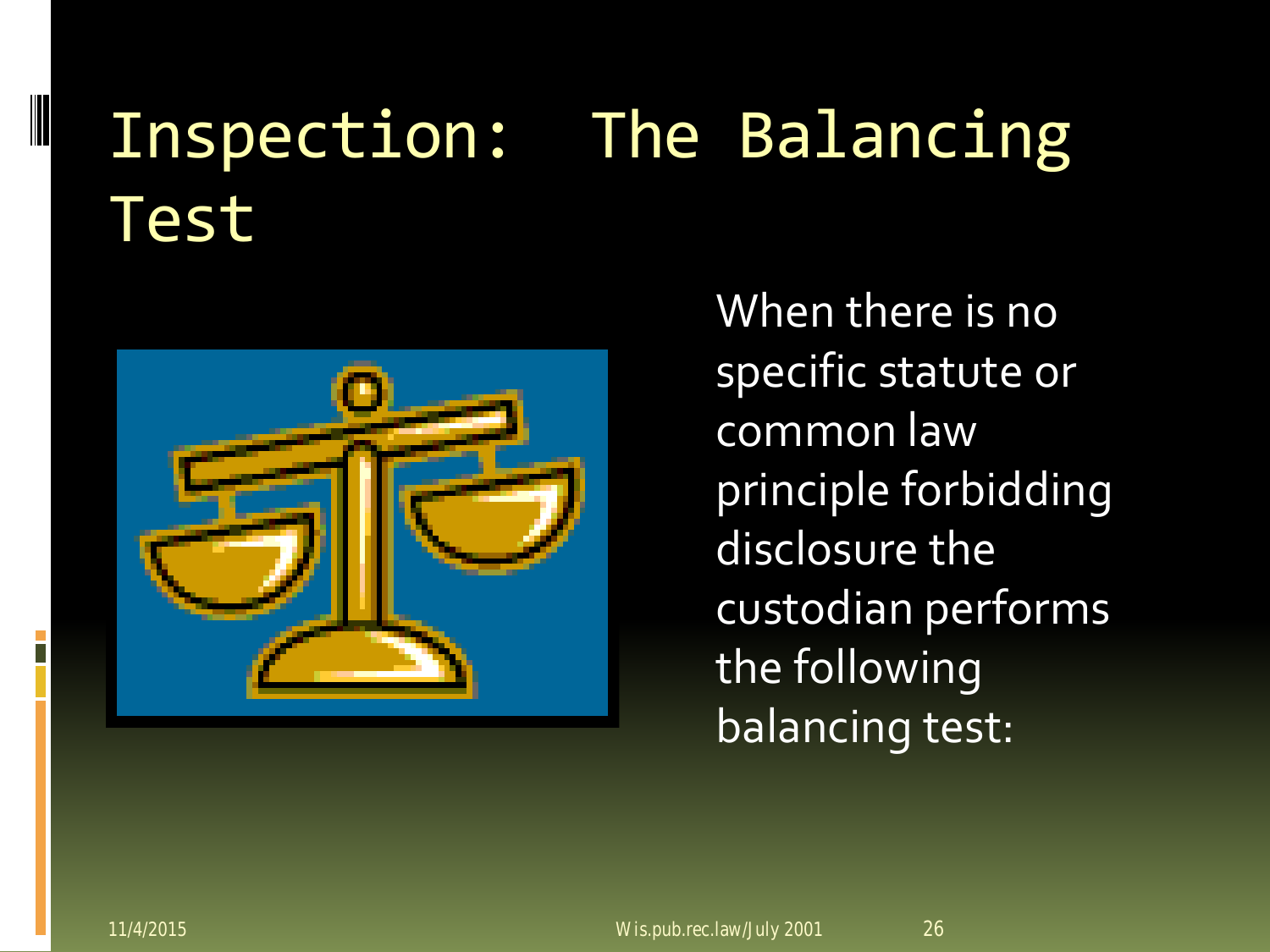# Inspection: The Balancing Test

Whether the harm to public interest from inspection of the records outweighs the public interest favoring inspection of such records.

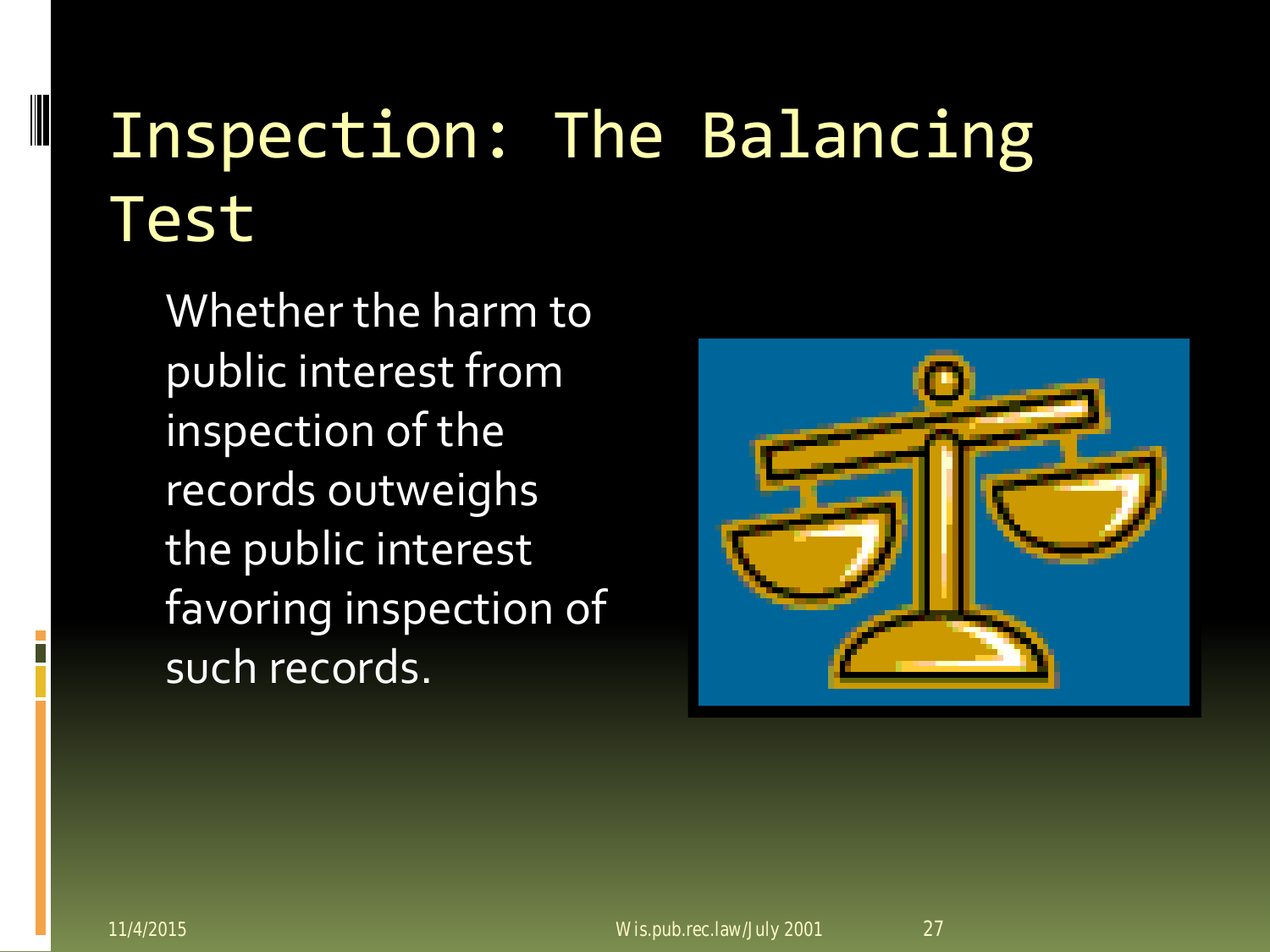### Inspection: Woznicki Notices

 The *Woznicki* decision is no longer good law. It required a custodian to notify the subject of a record that was about to be released so that person could pursue court action to stop release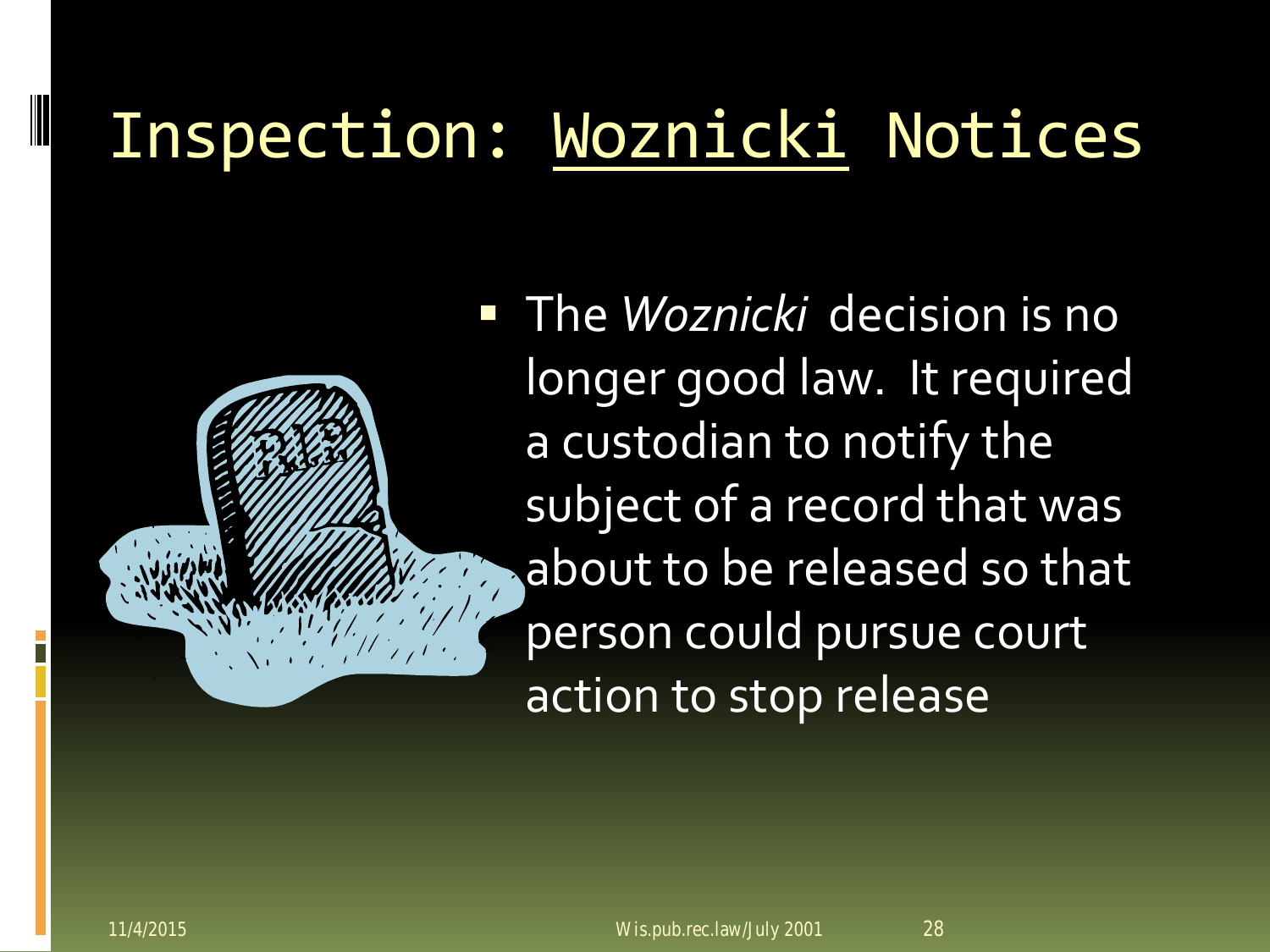### §19.356 Notice Rights



Public Employee Not appointed, not serving pleasure of admnistration or under contract

Local Public Official Appointed, elected, contract, Dept. Div. Unit head Does not include position filled by civil service employee

Right to Notice of Record Custodians Decision to Release a Record Right to Pursue Court Action to Stop Records Release

Right to Notice of Custodians Decision to Release a Record No right to Seek Court Action to Prevent Release May, w/i 5 days receipt of notice supplement the record w/ written submissions

No right of Notice No right of court action No right to supplement the record

John Q. Public

 $\overline{\phantom{a}}$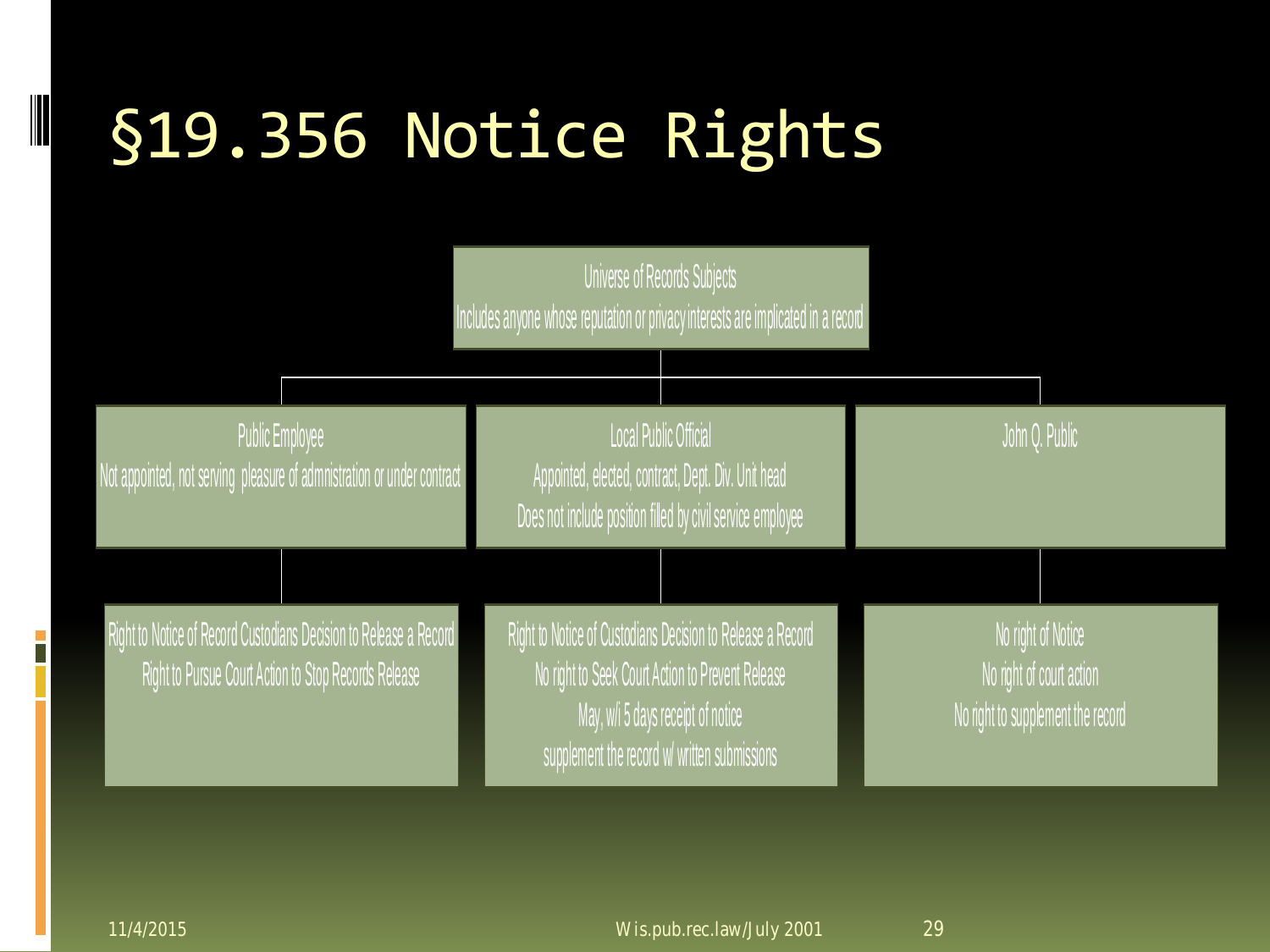### §19.356 Notice Rights

#### Notice only required when:

- 1. Record contains info about an employee which is the result of disciplinary investigation or possible work related rule, ordinance or statute violation by employee;
- 2. Record obtained by search warrant or subpoena;
- 3. Record of an employer other than the custodian, related to that employer's employee(s), unless such employee(s) consent to the release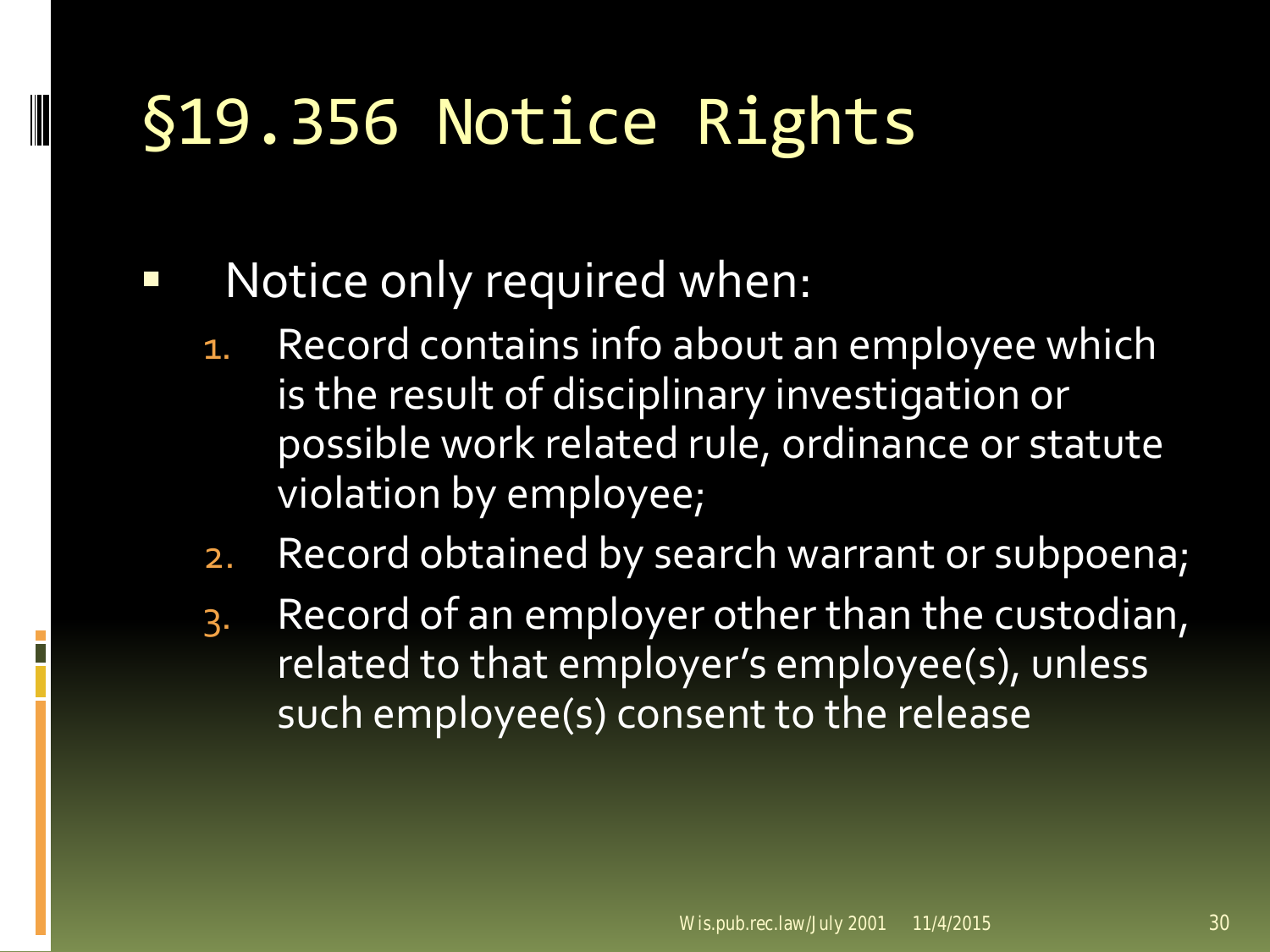### Who gets these notices?

- **Any and all records subjects identified in the** record –
	- **19.32(2g), Wis. Stats. Defines "record subject" as** "an individual about whom personally identifiable information is contained in a record.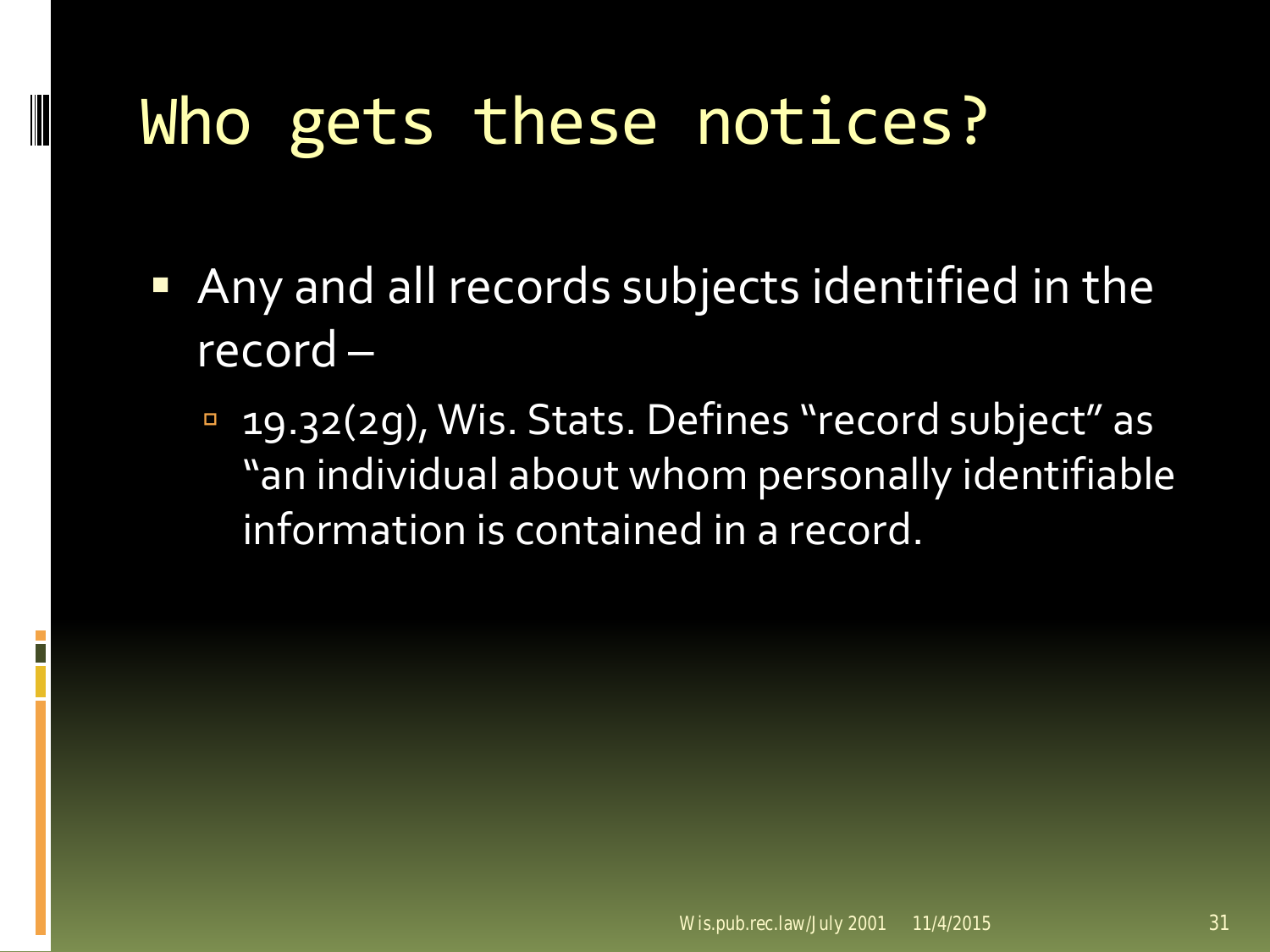#### When must these notices be sent?

- Within 3 days of the decision to release the record
- Send notice by certified mail or by personal service (consider hiring a professional process server)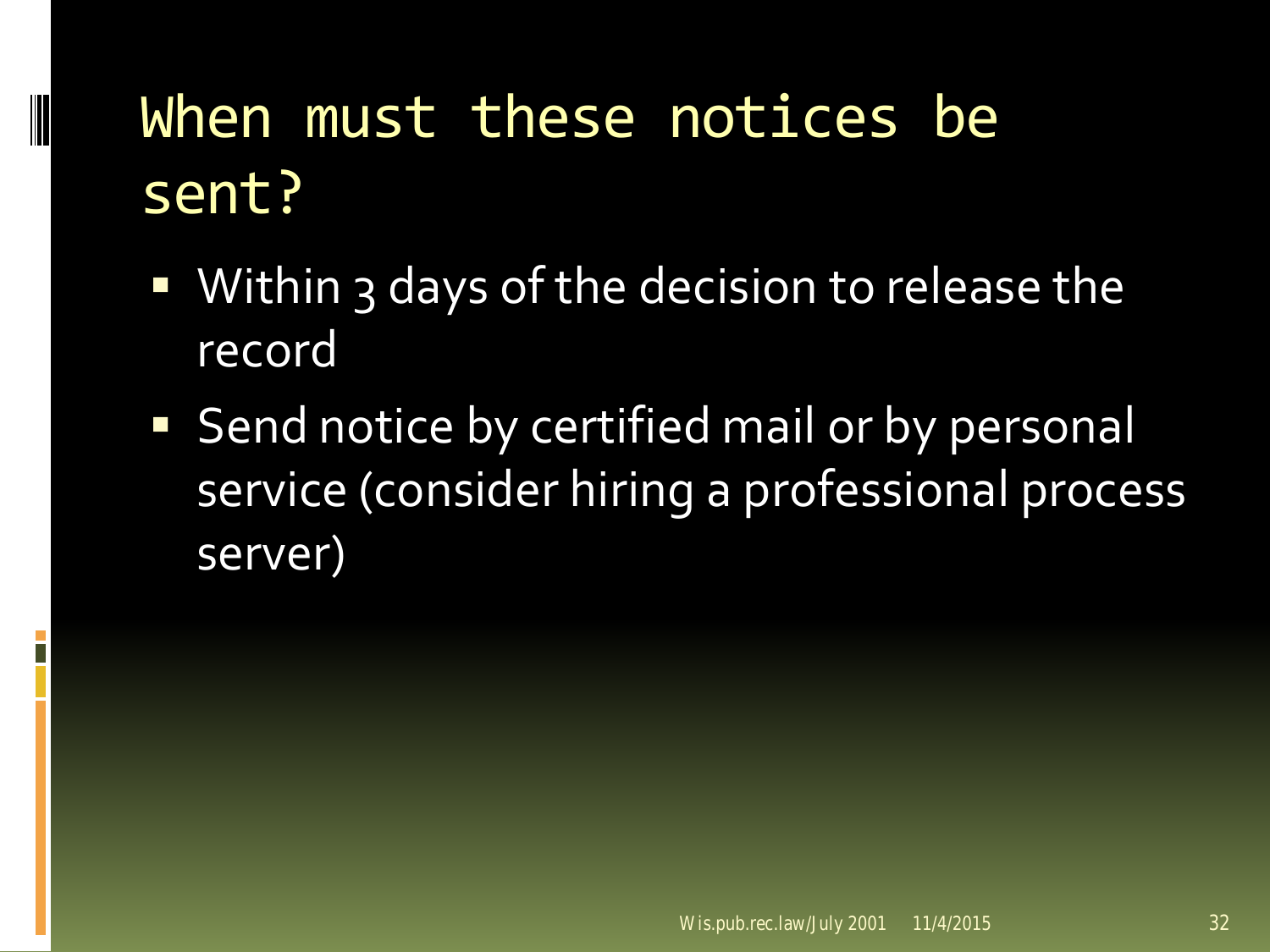### What do these notices have to say?

- Must provide a brief description of the record
- Must inform the person of their rights to
	- court review of the decision, or;

■ Written supplement of record (if local public official)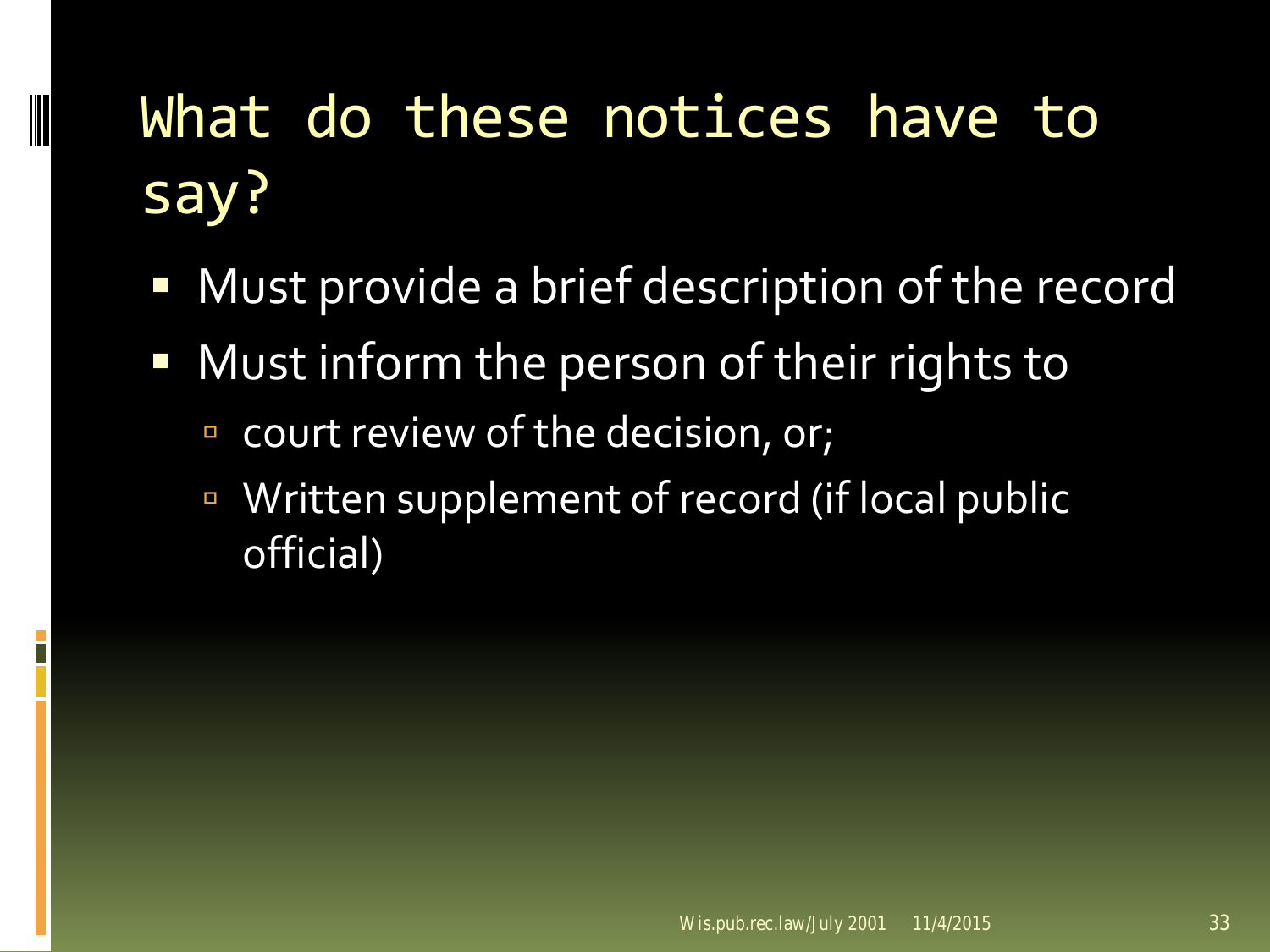### Supplementing Record

- **Local Public Officials may submit written** supplement within 5 days of receipt of notice that record is being released. CUSTODIAN MUST INCLUDE WRITTEN SUPPLEMENT WITH RELEASED MATERIALS
- Local Public Official intended to cover high profile officials with policy making authority. Includes all Dept./Div. Heads and more, see §19.32(1dm), Wis. Stats.
	- *Note : The Comm. Which drafted change recognized its term is vague and may result in litigation*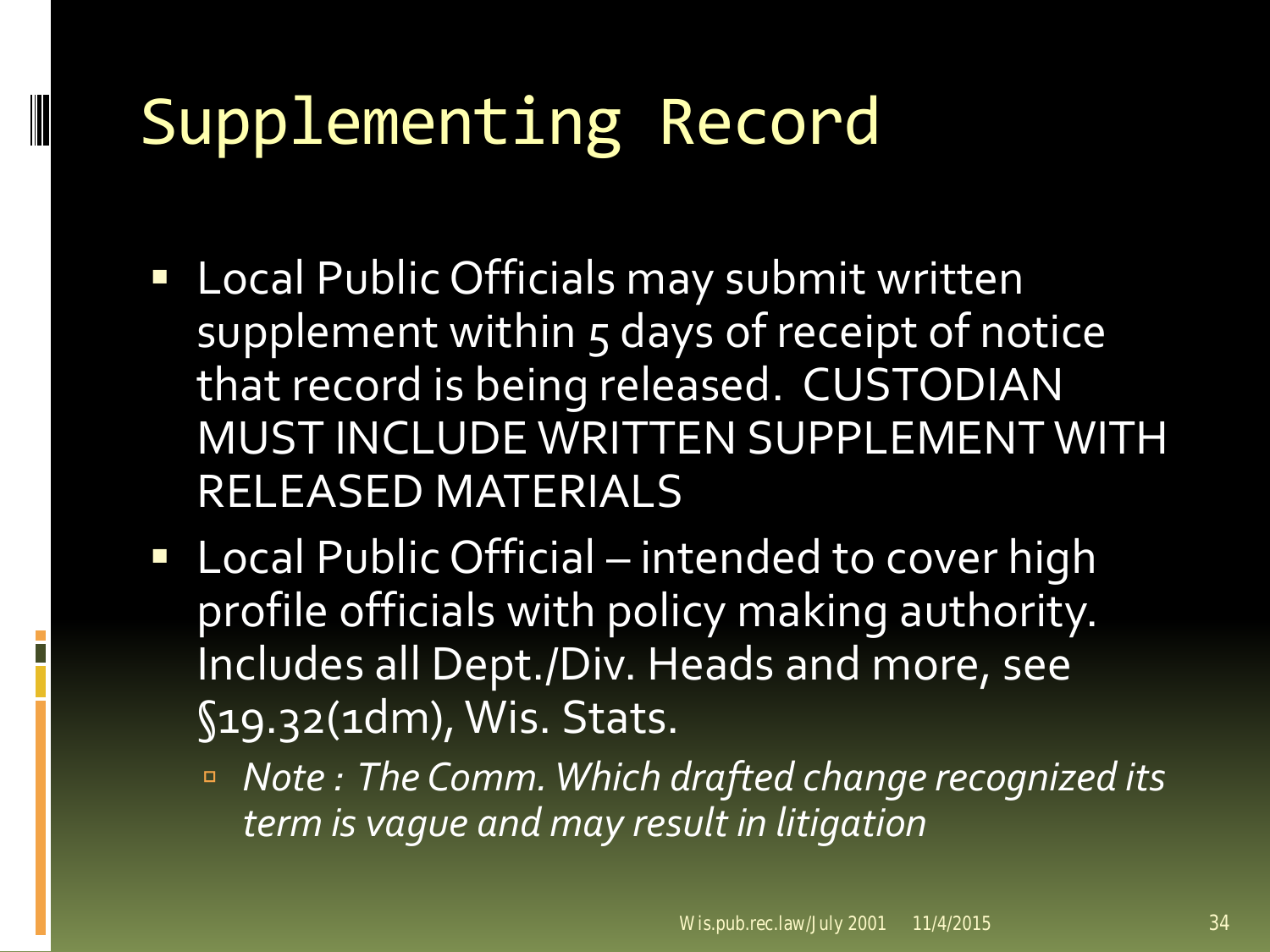### Waiting Period

- **P** Regardless of whether the notice was sent to a local public official or other employee, the records custodian shall not provide access to the record within 12 days of the sending of such a notice
- **May not release the record during litigation** over whether the record will be disclosed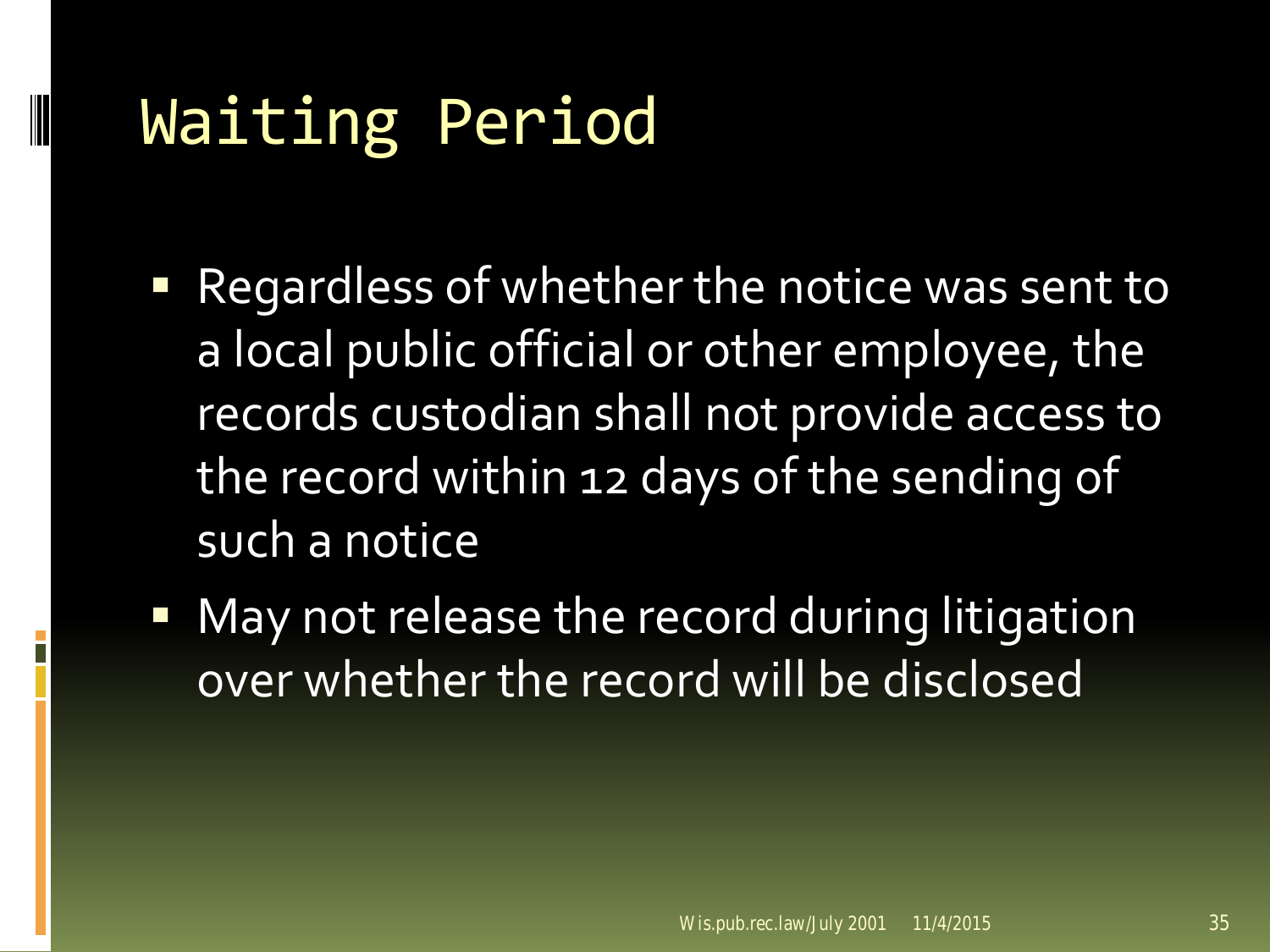### Court Review

- **All Employees other than Local Public** Officials have the right to ask a court to stop the release of the record
	- May provide notice of intent to seek court action w/i 5 days receipt of notice
	- Must commence court action w/i 10 days of receipt of notice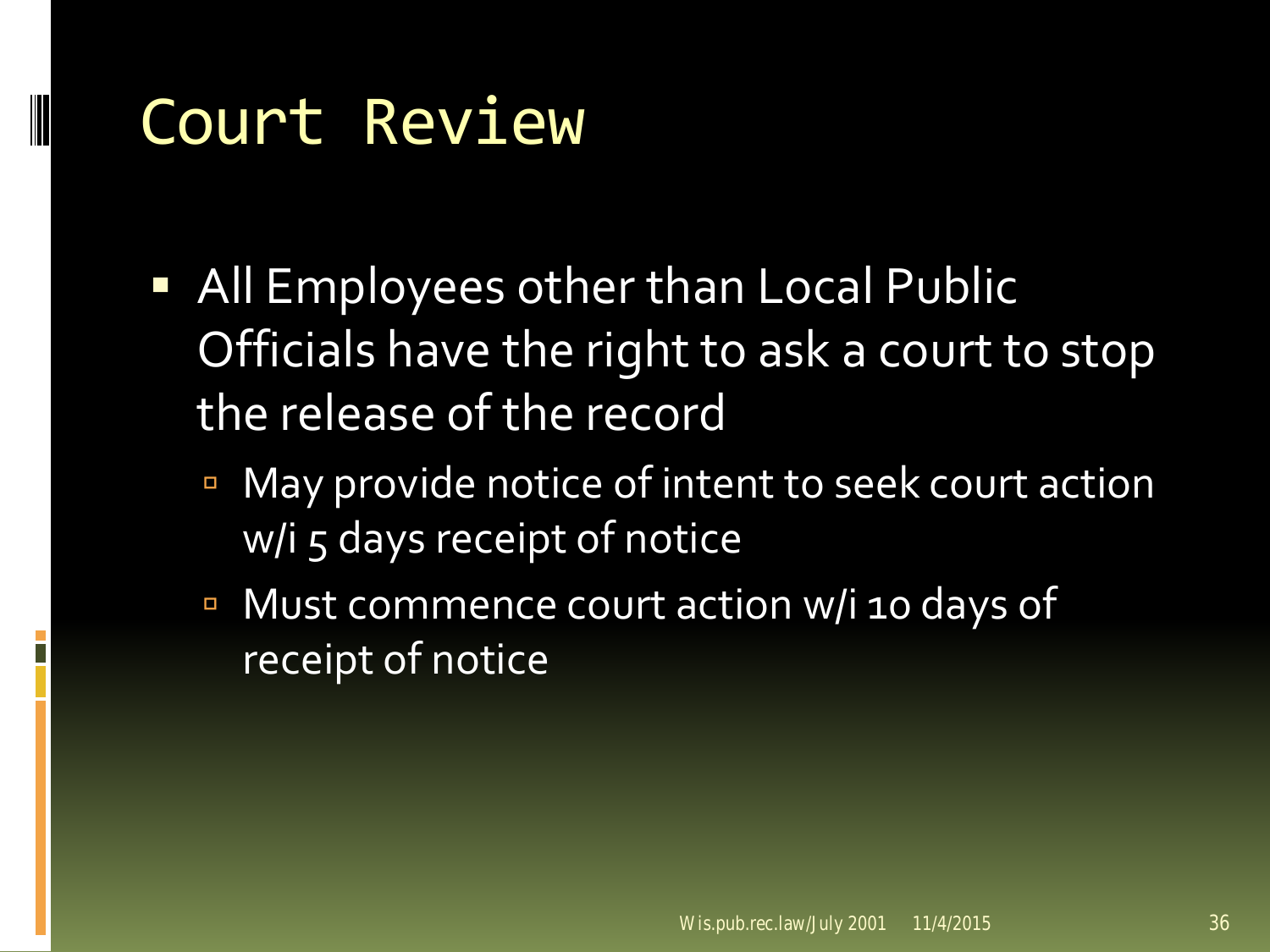#### Providing the Records: Costs & **Fees**



- Photocopying fees set forth in MGO
- **Actual & Necessary costs of** reproducing other media
- No charge for locating a record unless such costs exceed \$50.00
- May require prepayment if costs exceed \$5.00
- **Nilwaukee passes along** costs of serving §19.356(2)(a) Notices to records subjects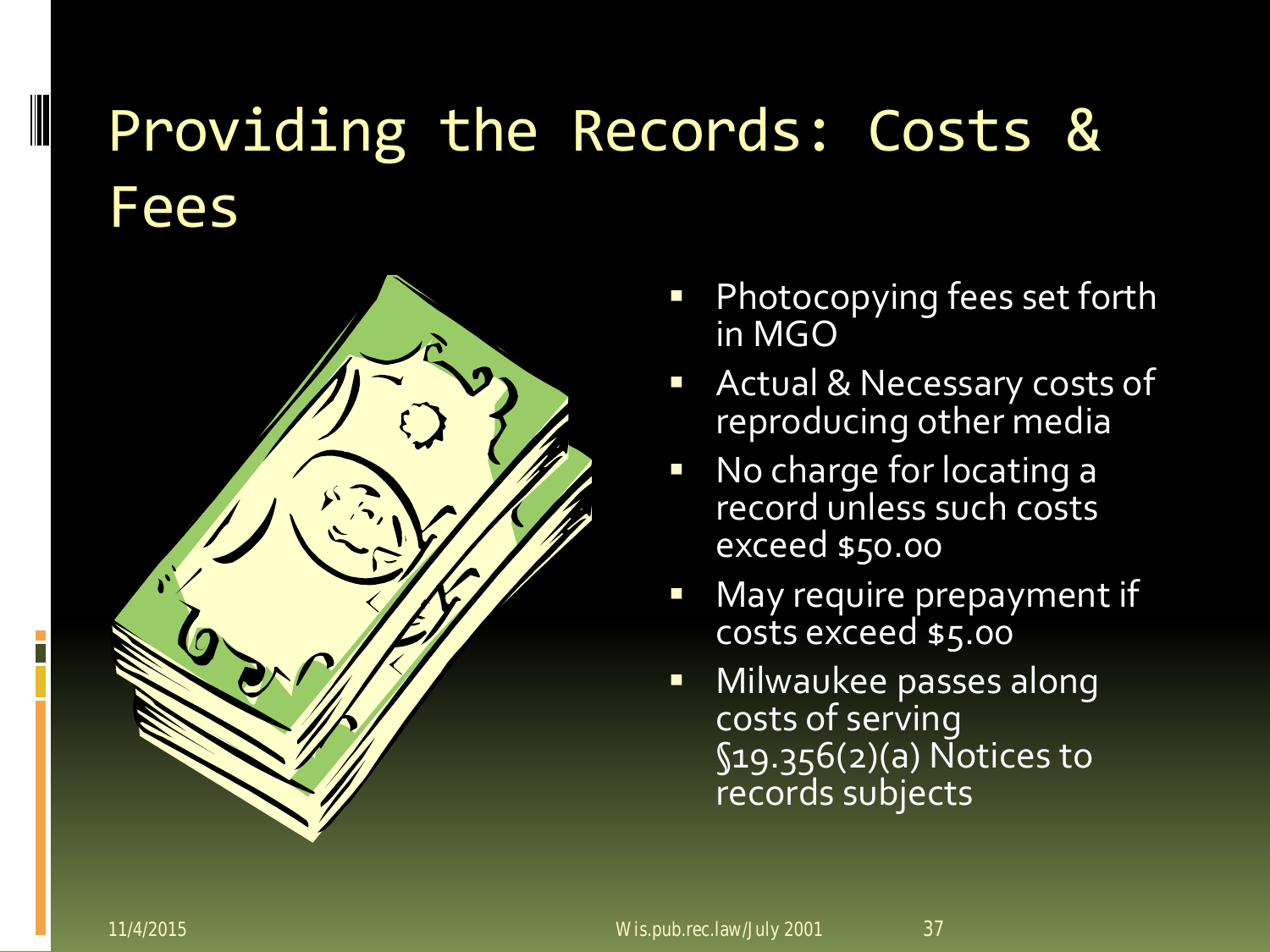### Denial of Request

- If request was made orally  $-$  denial may be made orally
- Requestor may make a demand for a written explanation within 5 days of the denial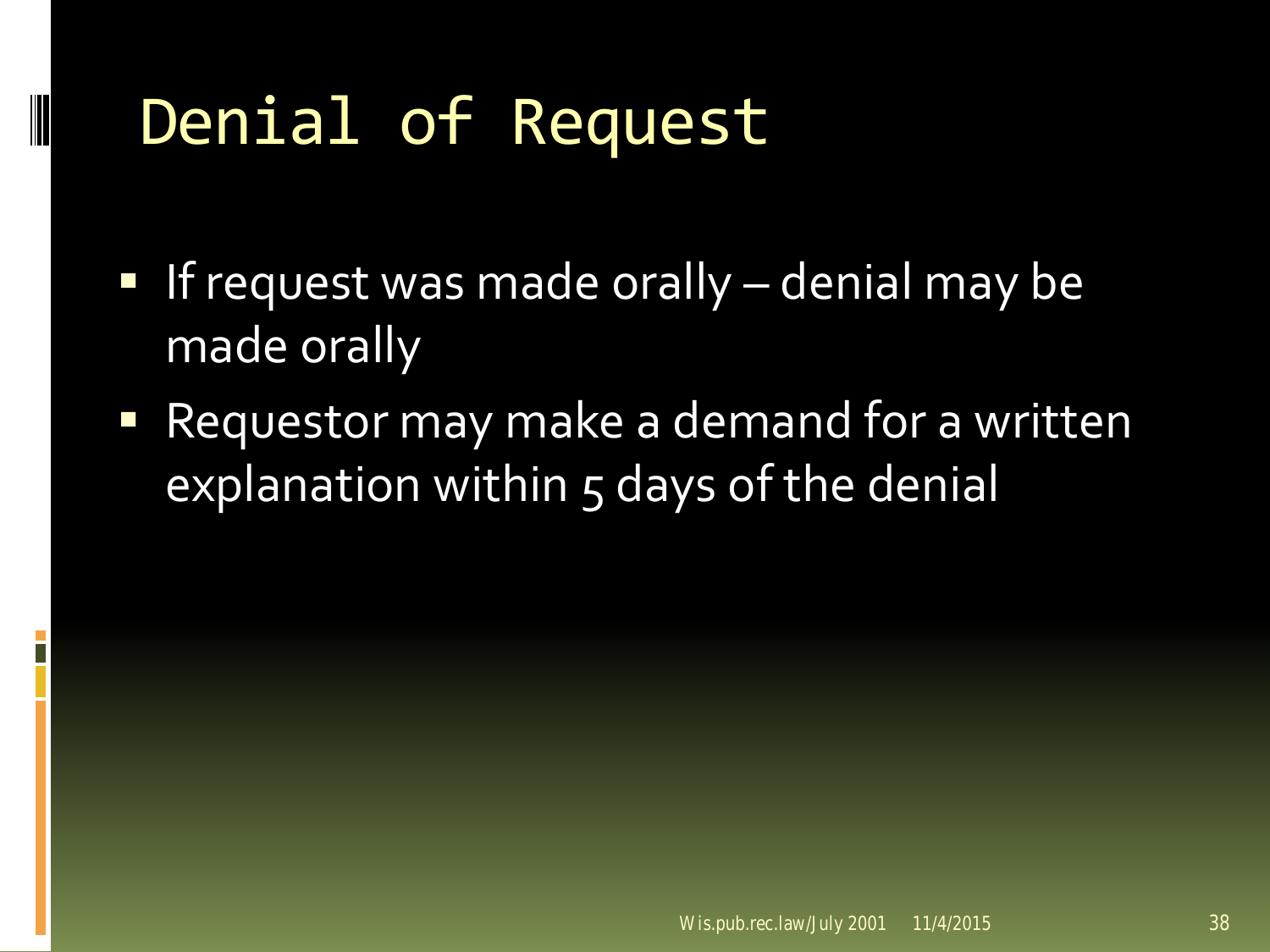### Denial of Request

If request was written  $-$  denial must be in writing and state specific reasons supporting the denial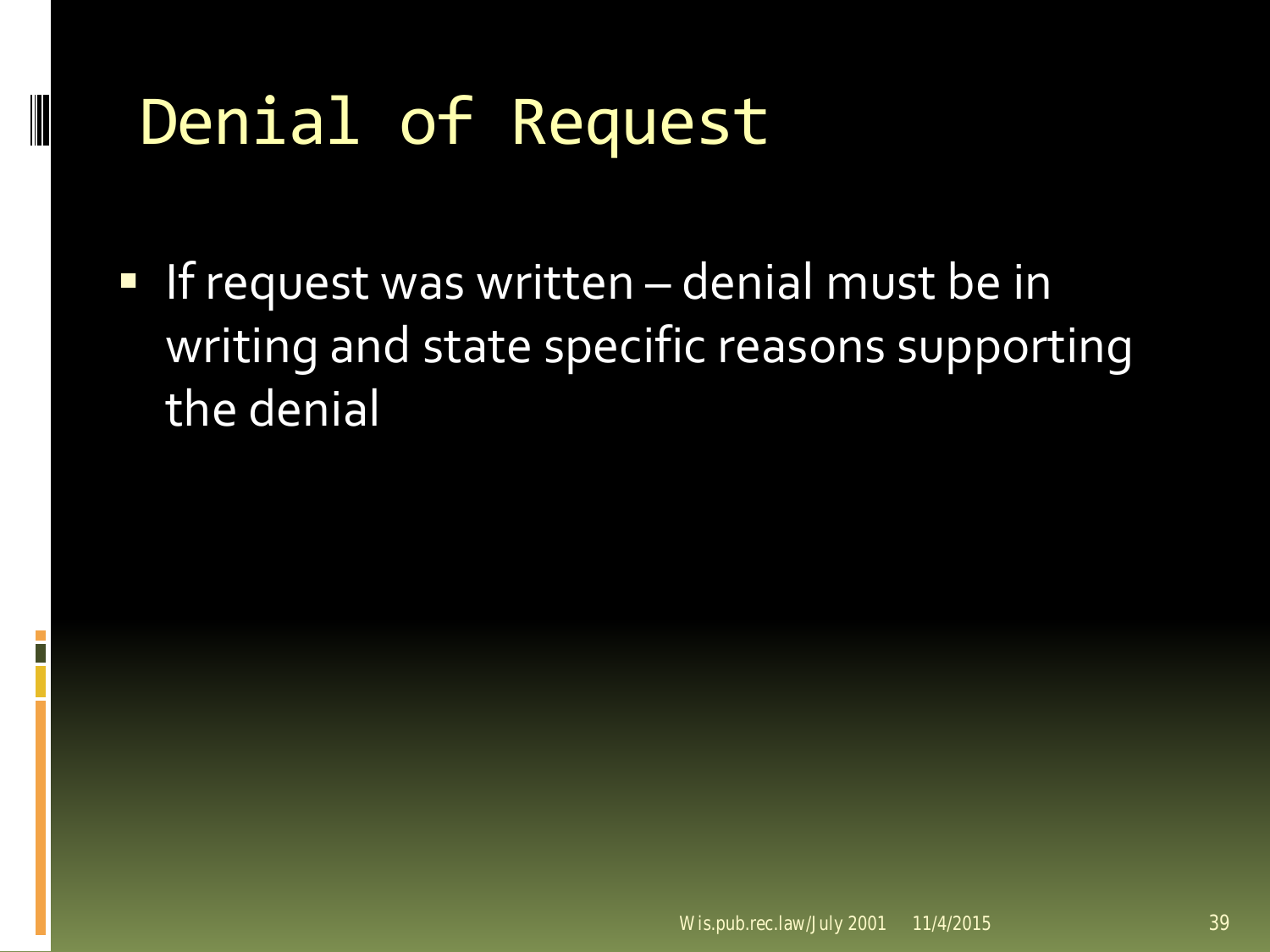#### Court Review



- **The requestor may ask a court** to review a denial (or partial denial), or they may request the Attorney General or the local District Attorney to review the denial
- **They will only consider those** reasons for denial that were set forth in the written denial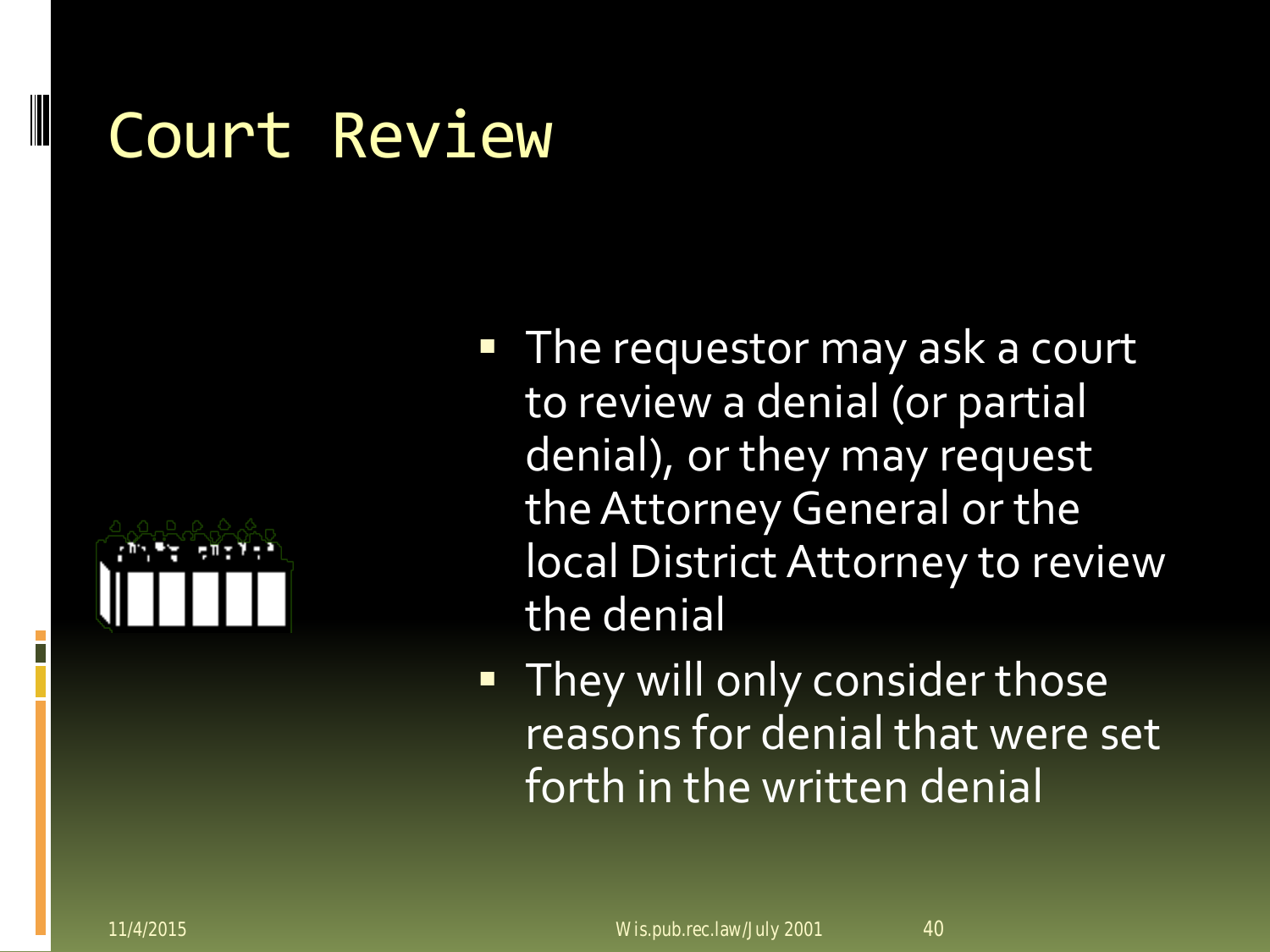#### Destruction of Records

**No record may be destroyed while a request** is pending or at anytime within 60 days after a request has been denied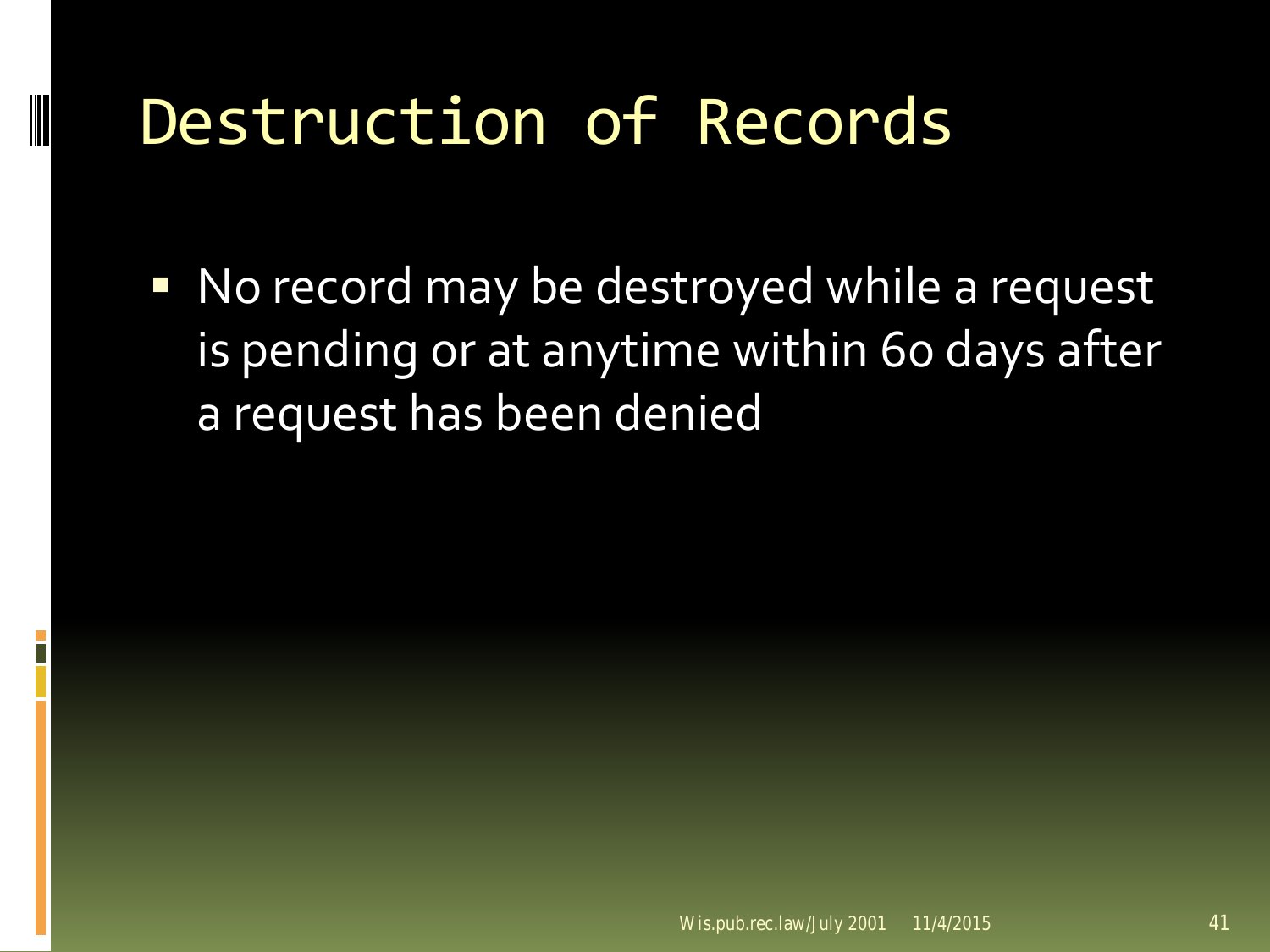#### If You Receive a Subpoena

- Do Not Lose nor Ignore the Subpoena
- Do Not Release Records Just Because They Have Been Subpoenaed
- **Immediately Inform Your Assigned Staff and** Contact the City Attorney's Office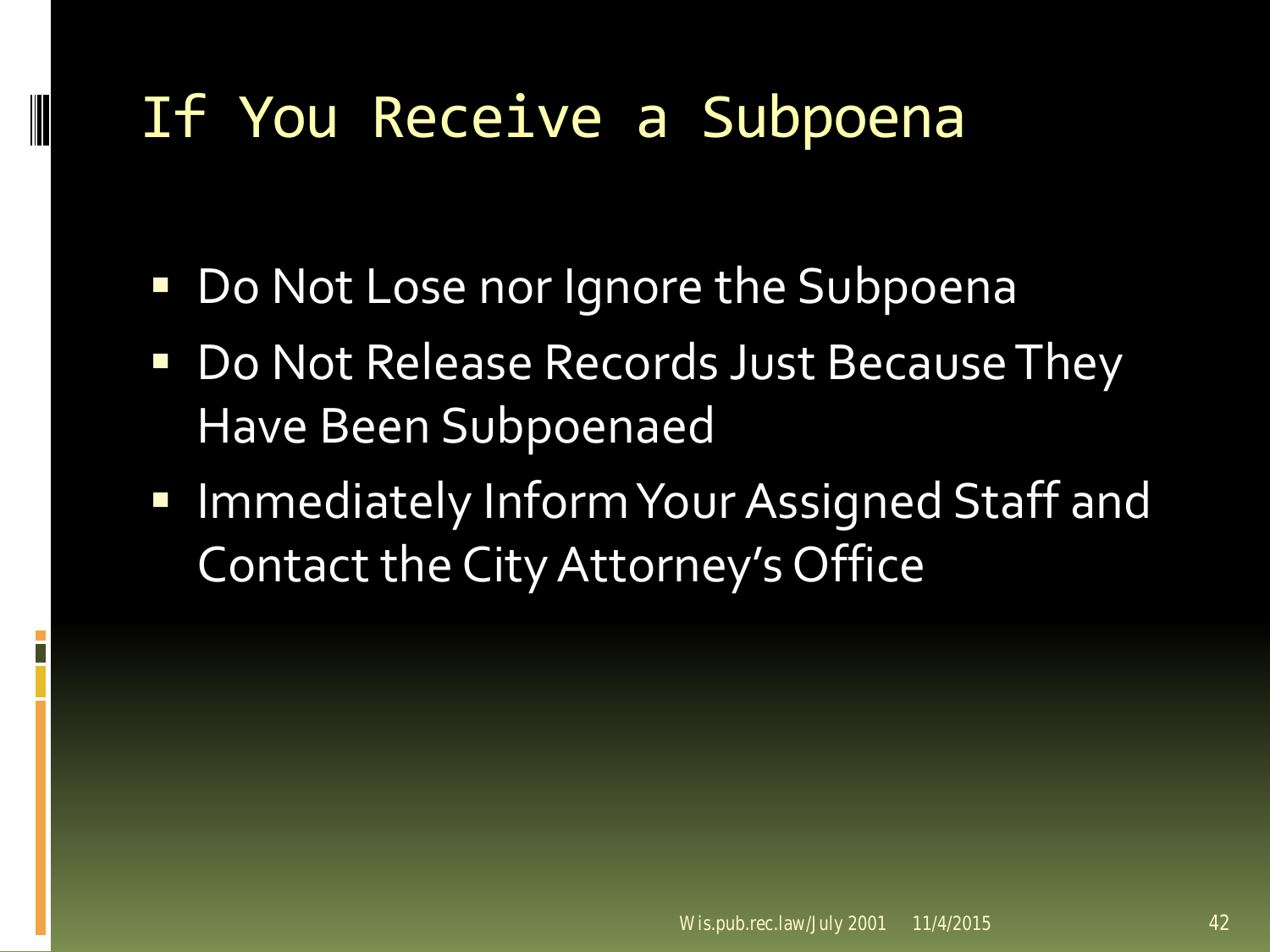#### CONTACTS:

ACA Roger Allen 261-9156 **CA Michael P. May 266-4511**